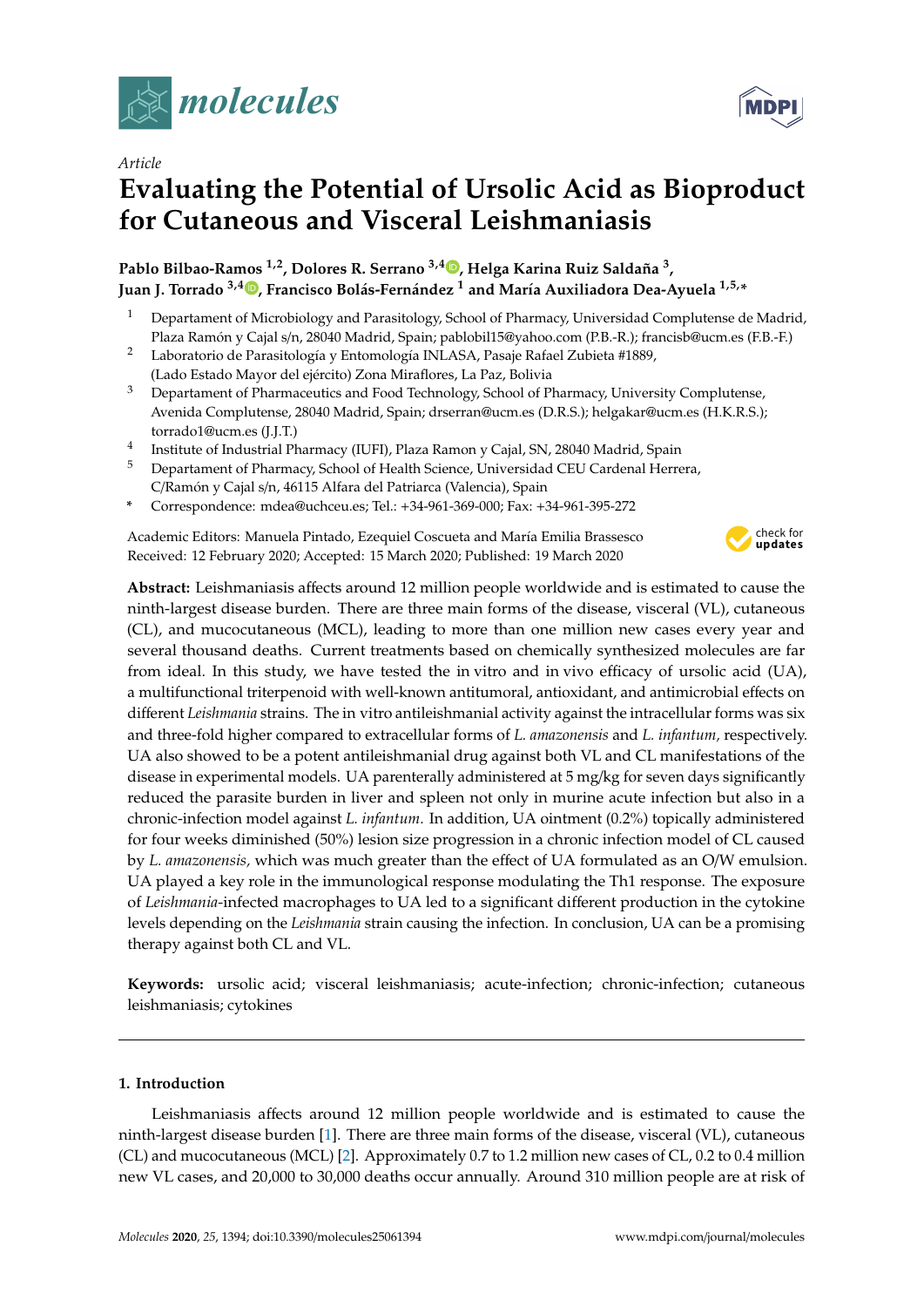infection who live in one of the 98 endemic regions, most of them being developing countries [\[1,](#page-11-0)[2\]](#page-11-1). CL causes ulcers on exposed parts of the body leading to permanent scars and disfigurement, stigma, and disability. Nevertheless, VL affects the vital organs in the body being the most severe form, which is fatal if left untreated [\[2\]](#page-11-1). Over twenty *Leishmania* spp. are known to transmit the disease to humans. According to the species and the differences in virulence, the infections may vary from simple cutaneous lesions to mucocutaneous ulcers or visceral diseases [\[3](#page-11-2)[,4\]](#page-12-0).

The chemotherapy of leishmaniasis has been based on the use of antimonial compounds, such as sodium stibogluconate and meglumine antimoniate, which are far from being the ideal treatments as they display a variable efficacy against VL and CL, cause severe side effects and are parenterally administered [\[5\]](#page-12-1). Currently, liposomal amphotericin B is the choice of therapy in VL. However, its high cost hampers its use in developing countries where conventional amphotericin B is still used in spite of causing severe nephrotoxicity [\[6\]](#page-12-2). Pentavalent antimonials are still the first-line drug but exhibit several limitations, including severe side effects, the need for daily parenteral administration and drug resistance [\[7\]](#page-12-3). Other medicines utilized against leishmaniasis are pentamidine and paromomycin, characterized by low cost and variable efficacy, and miltefosine, which is the only drug approved for oral administration but has the disadvantages of being teratogenic and leading to emerging resistances [\[8](#page-12-4)[,9\]](#page-12-5). Many factors, including lack of efficacy, severe adverse effects, long and high cost therapies, and parenteral administration of most drugs, result in poor patient compliance and, at the same time, increases the risk of emerging resistant strains. Definitively, there is a clinical need for safer, more effective, and inexpensive treatments against all the leishmaniasis forms.

Currently, major research efforts are focused on discovering new natural compounds with antileishmanial properties [\[10\]](#page-12-6). Many active compounds with remarkable biological activities have been isolated from different plant species, such as flavonoids [\[11,](#page-12-7)[12\]](#page-12-8), anthocyanidins [\[13\]](#page-12-9), coumarins [\[14\]](#page-12-10), and triterpenoids [\[15\]](#page-12-11).

Triterpenoids are polycyclic compounds derived from the linear hydrocarbon squalene and comprise one of the most promising groups of phytochemicals due to its multifunctionality in the treatment of a broad range of diseases [\[16–](#page-12-12)[21\]](#page-12-13). For instance, oleanolic acid administered at low doses has hepatoprotective properties, whereas high doses can result in cholestasis and hepatotoxicity [\[22\]](#page-12-14).

Ursolic Acid (UA) is a ubiquitous triterpenoid in the plant kingdom [\[23\]](#page-12-15). UA is a promising anticancer drug. Phase I clinical studies have already been performed in order to evaluate its toxicity and pharmacokinetic profile in healthy volunteers and patients with advanced solid tumors [\[24,](#page-12-16)[25\]](#page-13-0). The intravenous infusion of encapsulated UA in liposomes was well tolerated, showing manageable toxicities with a maximum tolerated-dose of 98 mg/mL. Besides its antitumoral activity, UA possesses a wide variety of biological activities, such as antioxidant [\[26\]](#page-13-1), hepatoprotective [\[22\]](#page-12-14), hypoglycaemic [\[27\]](#page-13-2), antibacterial [\[26\]](#page-13-1), antiviral [\[28\]](#page-13-3), antifungal [\[29\]](#page-13-4) and antiprotozoal [\[18\]](#page-12-17). Its antiprotozoal efficacy has been tested in vitro against *Trypanosoma cruzi* [\[21\]](#page-12-13), *Plasmodium falciparum* [\[22\]](#page-12-14), and *Leishmania* spp [\[30\]](#page-13-5).

Regarding the immunological effect of triterpenes, several studies have shown that they possess anti-inflammatory activity, mainly caused either by inhibiting enzymes involved in the production of eicosanoids, such as cyclooxygenases, or inhibiting the release of cytokines [\[31\]](#page-13-6). This antiinflammatory effect is crucial against several infections, such as those caused by intracellular pathogens. In *Mycobacterium tuberculosis*, UA has shown the ability to inhibit the expression of certain inflammatory cytokines, such as TNF-α, IL-1β, IL-6, and TGF-β [\[32,](#page-13-7)[33\]](#page-13-8). UA also has exhibited activity against other intracellular pathogens, such as *Toxoplasma gondii*, leading to an increased production of NO, ROS, IL-10, IL-12, granulocyte macrophage colony stimulating factor (GM-CSF) and interferon-β, while reducing the expression of IL-1β, IL-6, TNF- $\alpha$  and TGF-β in infected immune cells [\[34\]](#page-13-9).

Several plant extracts from Brazil have shown in vitro activity against *L. amazonensis* and *L. braziliensis*. This activity has been attributed to the fraction of *Baccharis uncinellase* containing oleanolic and ursolic acids [\[35\]](#page-13-10). The same fraction has also exhibited in vivo efficacy in tegumentary leishmaniasis, resulting in a decreased skin parasitism and increased levels of IL-12 and IFN-γ, spreading the Th1 immune response [\[20\]](#page-12-18). In addition, the same plant extract was effective in vivo against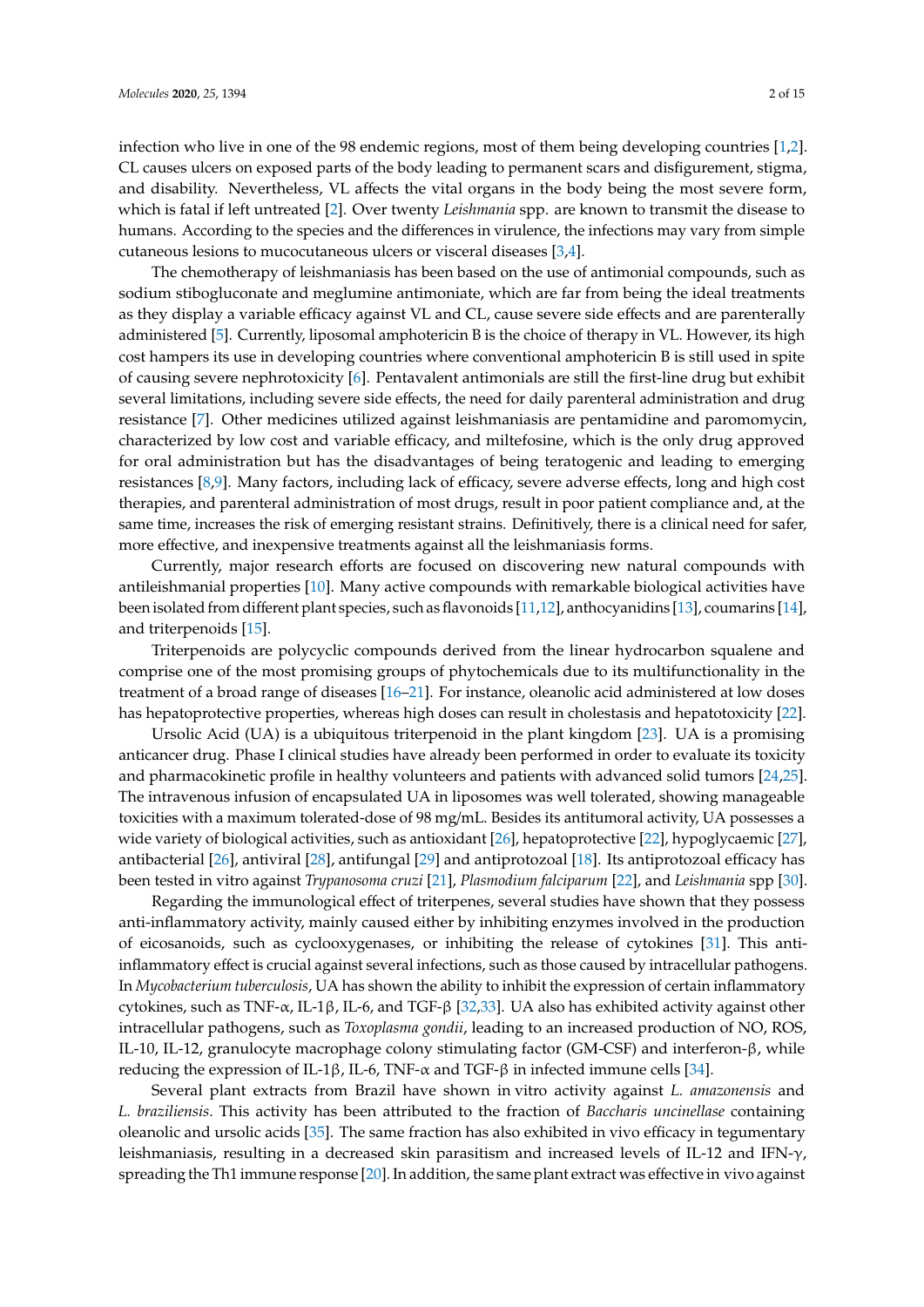*L. infantum* [\[36\]](#page-13-11). UA extracted from *Petiveria alliaceae* showed similar activity against *L. amazonensis* associated with programmed cell death of parasites and an increase in NO [\[37\]](#page-13-12).

The aim of this study was to evaluate the in vitro activity of UA on promastigotes and intracellular amastigotes of different *Leishmania* species in order to select an adequate dose for in vivo efficacy studies. Moreover, topical formulations containing UA were developed, and its efficacy was tested in a chronic model of CL. The activity of parenterally administered UA was assessed on both an acute and chronic model of VL.

### **2. Results**

# *2.1. Assessment of Topical Formulations and Quantification of UA*

UA is a triterpenoid with negligible aqueous solubility. For this reason, it was compounded in semisolid formulations to facilitate its solubility and its topical administration. UA was readily dispersed using a mixture of glycerin: propylene glycol (1:1, w:w) that avoided drug agglomeration after mixing with the preformed emulsion or Orabase in the case of the cream or ointment, respectively. Both formulations exhibited a pH of 5.5, which is suitable for skin administration. UA was chemically stable over one month at  $25 \pm 2$  °C. Consistency, color, and pH were kept unchanged over this period of time. UA concentration was determined using a linear regression calibration curve between 0.78 to 200 $\mu$ g/mL (y = 3.2423x + 0.4212; R<sup>2</sup> = 0.9999).

#### *2.2. In Vitro Activity against Leishmania spp. and Cytotoxicity against J774 Macrophages*

Miltefosine showed greater in vitro activity on promastigotes than UA. However, UA exhibited an SI ranging from two to four, depending on the *Leishmania* spp., further in vitro investigations were performed against *Leishmania* amastigotes (Table [1\)](#page-2-0).

| Compound | $IC_{50}$ (µg/mL) <sup>a</sup> |                 |                          |                 |                           |                 | $CC_{50}$ (µg/mL) $^{c}$ |                 |                     |
|----------|--------------------------------|-----------------|--------------------------|-----------------|---------------------------|-----------------|--------------------------|-----------------|---------------------|
|          | Leishmania<br>brazilensis      | SI <sup>b</sup> | Leishmania<br>guyanensis | SI <sup>b</sup> | Leishmania<br>amazonensis | SI <sup>b</sup> | Leishmania<br>infantum   | SI <sup>b</sup> | 1774<br>macrophages |
| UA       | $17.0 + 0.92$                  | 3.2             | $28.0 + 0.09$            |                 | $14.1 + 0.14$             |                 | $20.9 \pm 1.40$          | 2.7             | $55.8 \pm 3.98$     |

<span id="page-2-0"></span>**Table 1.** In vitro leishmanicidal activity of ursolic acid (UA) on *Leishmania* promastigotes and cytotoxicity on J774 macrophages. Miltefosine was used as the reference drug.

a IC50, concentration of the compound that produced a 50% reduction in parasites; SD: standard deviation.  $<sup>b</sup>$  Selectivity index, SI = CC50/IC50. <sup>c</sup> CC50, concentration of the compound that produced a 50% reduction of cell</sup> viability in treated culture cells with respect to untreated ones.

Miltefosine  $7.16 \pm 0.22$   $7.9$   $6.85 \pm 0.35$   $8.2$   $12.44 \pm 0.49$   $4.6$   $7.19 \pm 0.60$   $7.9$   $57.1 \pm 4.6$ 

The anti-leishmanial activity of UA against amastigotes showed a six and three-fold increase compared to extracellular forms of *L. amazonensis* and *L. infantum,* respectively (Table [2\)](#page-2-1). Also, the selectivity index of UA was much greater (three and eight-fold higher depending on the strain) than miltefosine. The greater activity of UA observed in amastigotes rather than in promastigotes can be explained by the dual mode of action of this compound not only on the parasite cell but also stimulating the immunological response of the cell host, mainly increasing NO production in macrophages.

<span id="page-2-1"></span>**Table 2.** In vitro leishmanicidal activity of UA on *Leishmania* intracellular amastigotes. Miltefosine was used as the reference drug.

|                   | $IC_{50}$ (µg/mL) <sup>a</sup>      |                 |                                  |                 |  |
|-------------------|-------------------------------------|-----------------|----------------------------------|-----------------|--|
| Compound          | Leishmania<br>amazonensis           | SI <sup>b</sup> | Leishmania<br>infantum           | SI <sup>b</sup> |  |
| UA<br>Miltefosine | $2.24 \pm 0.16$<br>$20.09 \pm 1.47$ | 24.9<br>2.8     | $6.7 \pm 0.6$<br>$23.7 \pm 1.78$ | 8.3<br>2.5      |  |

<sup>a</sup> IC50, concentration of the compound that produced a 50% reduction in parasites; SD: standard deviation.  $<sup>b</sup>$  Selectivity index, SI = CC50/IC50.</sup>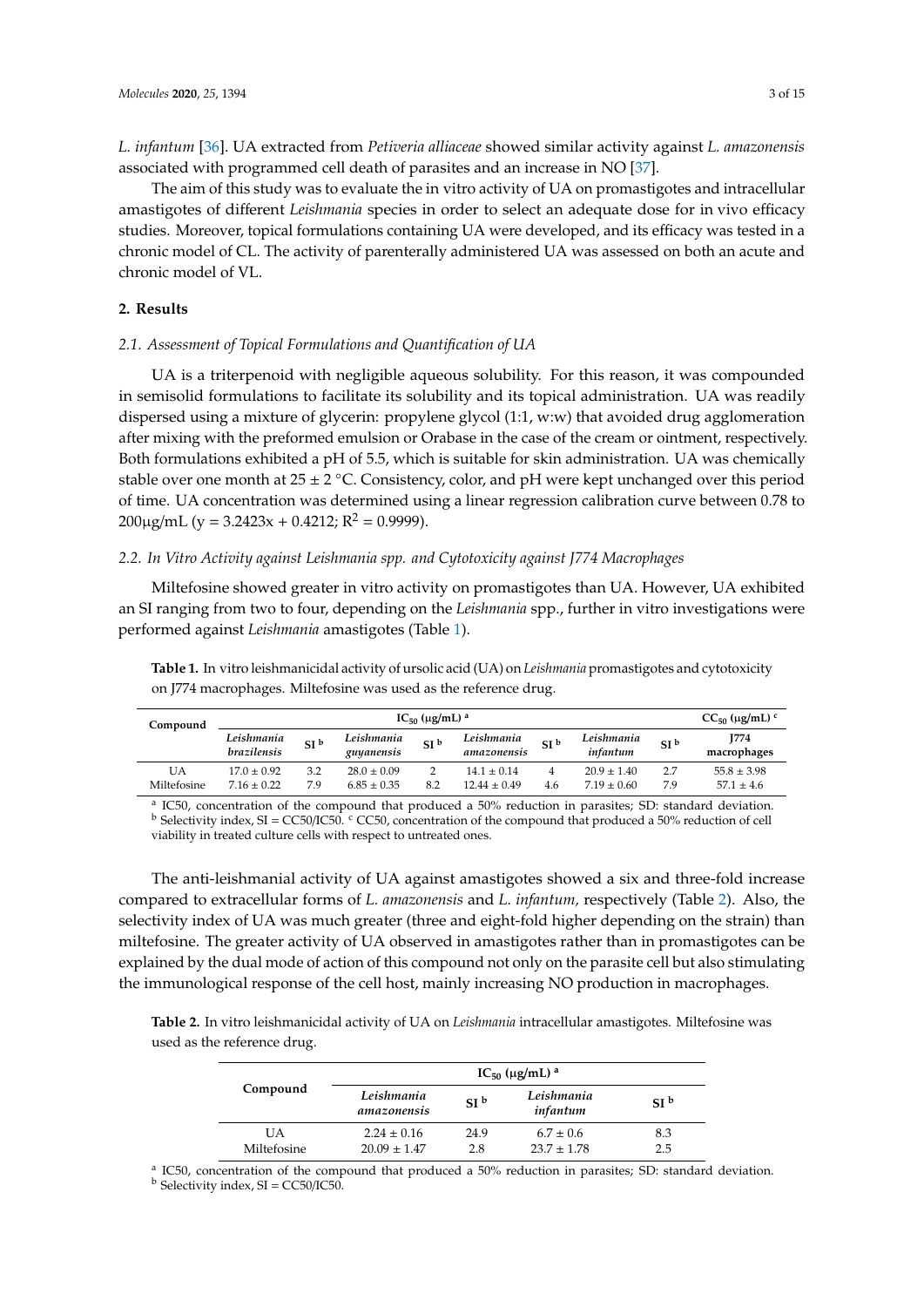#### *2.3. In Vivo Activity against L. infantum*

#### 2.3.1. Efficacy in Acute Infection Model of VL in BALB/c

Supported by the in vitro leishmanicidal efficacy in both intracellular and extracellular forms, UA was also evaluated in vivo in a murine model of acute infection by *L. infantum*. The compound was administered by the intraperitoneal route at 5 mg/kg daily for seven consecutive days. The results are summarized in Table [3.](#page-3-0) UA showed a high parasite growth inhibition corresponding to 99.83% and 99.78% reduction in the number of parasites in spleen and liver, respectively, compared to the untreated group (*p* < 0.05). These results suggest a good UA bioavailability from the site of injection to the target organs. No evident signs of toxicity, like loss in weight or hair loss, were observed at the end of the experiment in any of the animals, which suggests that UA was well-tolerated by the infected mice at the administered dose.

<span id="page-3-0"></span>**Table 3.** In vivo antileishmanial efficacy of UA against *L. infantum* in an acute infection model of visceral leishmaniasis (VL) in BALB/c. Parasite burden of the control (untreated) group and treated group with UA parenterally administered at 5 mg/kg daily for seven consecutive days. Results are expressed as mean parasite number  $\pm$  standard deviation in spleen and liver per milligram.

| Group                                                | Parasite Burden<br>(Amastigotes/mg Organ $(\times 10^3)$ ) |                                      |  |  |
|------------------------------------------------------|------------------------------------------------------------|--------------------------------------|--|--|
|                                                      | Spleen                                                     | Liver                                |  |  |
| Treated group (with UA)<br>Untreated group (control) | $0.18 \pm 0.02$ *<br>$111.84 \pm 2.5$                      | $0.06 \pm 0.01$ *<br>$27.96 \pm 7.8$ |  |  |

\* Treated control group vs. untreated show significant differences with *p*-value < 0.05 determined by Mann–Whitney U test.

#### 2.3.2. Efficacy in Chronic infection Hamster Model of VL

UA was also evaluated in vivo in a chronic infection model of VL developed in hamsters. Similarly, UA was administered by the intraperitoneal route at 5 mg/kg daily for seven consecutive days. The results are summarized in Table [4.](#page-3-1) In spite of the lack of evident signs of toxicity at the end of the treatment in any of the animals, UA was less effective against chronic than acute infection. At the end of the experiment, the mean weight in the treated group was higher (145.5  $\pm$  13.4) than in the control group (126.6  $\pm$  10.52), but there were no statistically significant differences. The natural compound showed a 58% and 79% reduction in the number of parasites in spleen and liver, respectively, compared to the untreated group.

<span id="page-3-1"></span>**Table 4.** In vivo anti-leishmanial efficacy of UA against *L. infantum* in chronic infection model of VL in Syrian golden hamsters. Parasite burden of the control (untreated) group and treated group with UA parenterally administered at 5 mg/kg daily for seven consecutive days is expressed as mean parasite number  $\pm$  standard deviation in spleen and liver per milligram.

| Group                     | Parasite Burden<br>(Amastigotes/mg Organ $(\times 10^6)$ ) |                    |  |  |
|---------------------------|------------------------------------------------------------|--------------------|--|--|
|                           | Spleen                                                     | Liver              |  |  |
| Treated group (with UA)   | $9.75 \pm 4.73$                                            | $4.0 \pm 2.88 +$ * |  |  |
| Untreated group (control) | $16.78 \pm 5.30$                                           | $19.04 \pm 7.60$   |  |  |

Treated control group vs. untreated show significant differences with *p*-value < 0.05 determined by the Mann–Whitney U test.

#### 2.3.3. In Vivo Activity against *L. amazonensis* in an Experiment Model of CL

Prior to topical treatment, disease progression was similar in all animals, and no statistically significant differences were observed after 35 days post-infection (Figure [1\)](#page-4-0). Daily topical administration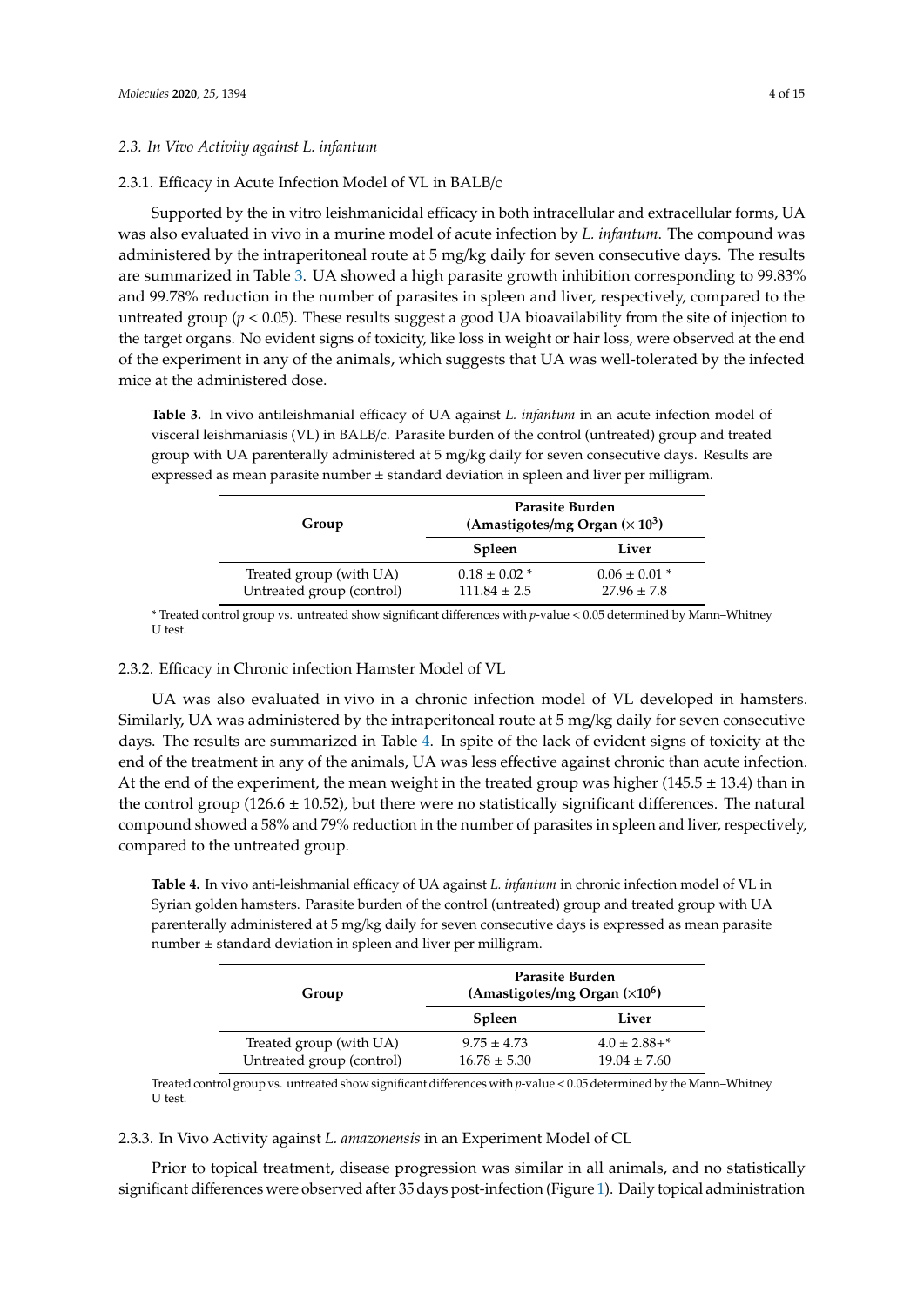<span id="page-4-0"></span>of UA ointment (0.2%) for 28 days resulted in a significant ( $p < 0.05$ ) 42% and 50.3% reduction in the lesion size compared to the untreated group at weeks 10 and 15. However, parasites were not completely eradicated after UA topical administration as inflammation increased at week 15.



Figure 1. In vivo antileishmanial efficacy of UA ointment against *L. amazonensis* in a chronic infection model of cutaneous leishmaniasis (CL) in Syrian hamsters. Disease progression was monitored at model of cutaneous leishmaniasis (CL) in Syrian hamsters. Disease progression was monitored at week 0, 5, 10, and 15. After 35 days post-infection, UA ointment  $(0.2%)$  was administered once daily for 28 consecutive days in one of the groups. The other group received no treatment. Disease progression was monitored since the treatment was instaured at weeks 0, 5, 10, and 15. Lesion size (mean  $\pm$  SD) is expressed as the difference between the diameter (mm) of the infected left hind paw and the non-infected right hind paw from each animal. Statistically significant differences (*p* < 0.05) are expressed as: \* (U-Mann–Whitney). Key: UA ointment at 0.2% (-▲-); untreated group (-□-). progression was monitored since the treatment was instaured at weeks 0, 5, 10, and 15. Lesion size

of either UA ointment (0.5%) or UA cream (0.5%) for 28 days did not result in a significant reduction in the lesion size compared to the untreated group at week 10, although a significant reduction (47.54%) in inflammation size was achieved at week 15 after the administration of UA ointment. significant reduction (47.54%) in inflammation size was achieved at week 15 after the administration In a subsequent study, a higher dose of UA (0.5%) was tested (Figure [2\)](#page-5-0). Daily topical administration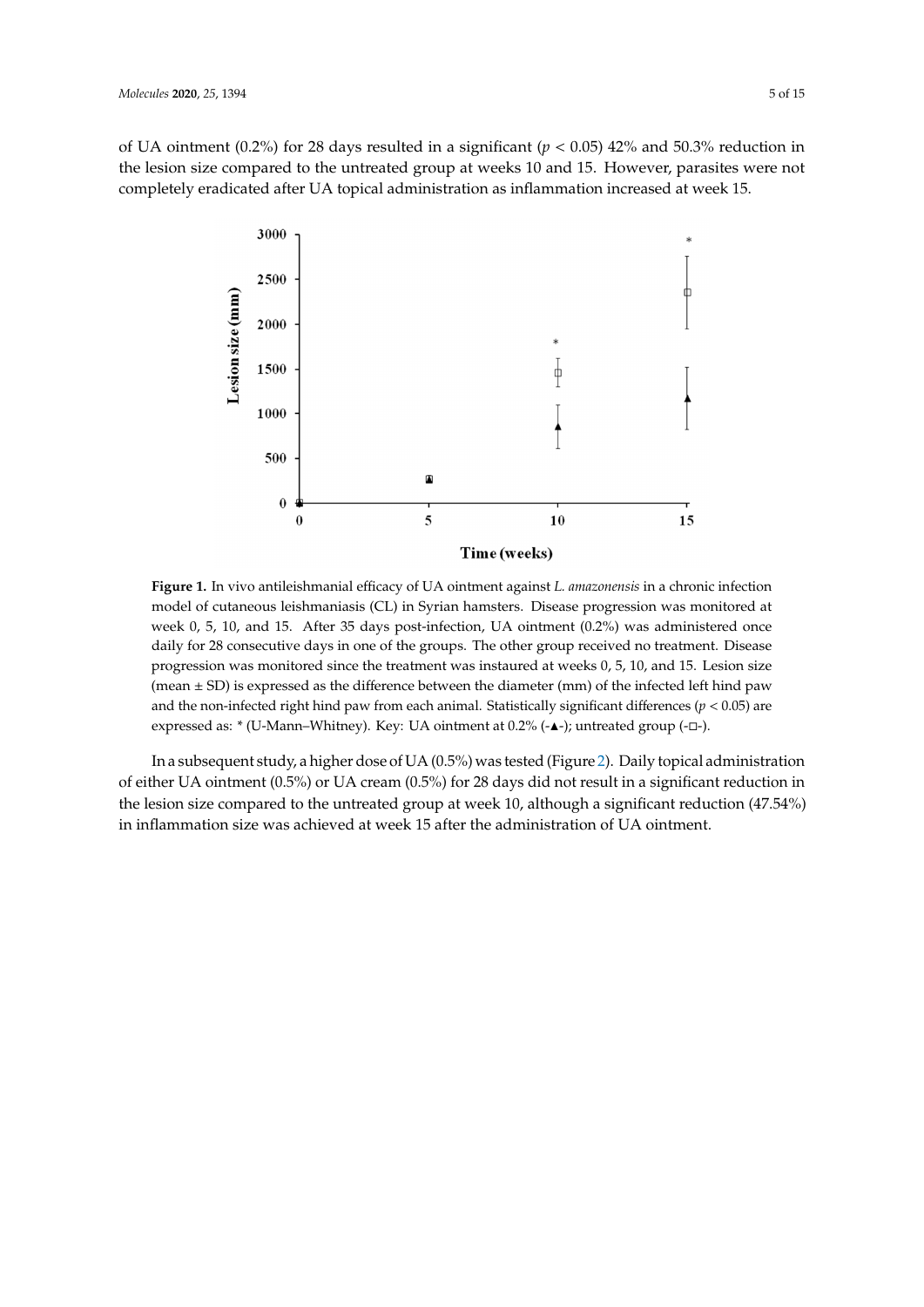<span id="page-5-0"></span>

**Figure 2.** In vivo antileishmanial efficacy of UA ointment and cream against *L. amazonensis*in a chronic chronic infection model of CL in hamsters. After 35 days post-infection, treatment with UA was infection model of CL in hamsters. After 35 days post-infection, treatment with UA was topically topically administered once daily for 28 consecutive days. The first group received UA ointment (0.5%). repressing administered once daily for 28 consecutive days. The mot group received on ominism (0.5%).<br>The second group received UA cream (0.5%), and the third group was left untreated. Lesion size second group received UA cream (0.5%), and the third group was left untreated. Lesion size (mean ± (mean ± SD) is expressed as the difference between the diameter (mm) of the infected left hind paw and the non-infected right hind paw from each animal. Statistically significant differences ( $p < 0.05$ ) are non-confected right hind particle right hind particle  $\frac{1}{2}$  and  $\frac{1}{2}$  are  $\frac{1}{2}$  are  $\frac{1}{2}$  and  $\frac{1}{2}$  are  $\frac{1}{2}$  are  $\frac{1}{2}$  are  $\frac{1}{2}$  are  $\frac{1}{2}$  are  $\frac{1}{2}$  are  $\frac{1}{2}$  are  $\frac{1}{2}$  are expressed as: \* (U-Mann–Whitney). Key: UA ointment at  $0.5\%$  (- $\blacktriangle$ -); UA cream at  $0.5\%$  (- $\blacktriangle$ -); untreated  $\blacktriangle$  $\mathbf{I}^{\text{max}}$ **Figure 2.** In vivo antileishmanial efficacy of UA ointment and cream against *L. amazonensis* in a  $group (-\Box).$ 

## *2.4. Production of Cytokines*

*2.4. Production of Cytokines* The efficacy of UA was higher on the intracellular amastigotes than in the promastigotes. This can be linked with an immunological reaction of the macrophages. For this reason, the effect of UA on the production of cytokines in different types of cell cultures was evaluated: (i) naïve splenocytes from mouse spleen and (ii) infected macrophages with *L. infantum* and *L. amazonensis*. On the splenocytes, out of the 17 studied cytokines, the following ones showed a significant increase in the presence of UA: GM-CSF, IFN- $\gamma$ , IL-4, IL-6, IL-9, IL-10, and decrease of RANTES (Table 5). Nevertheless, IL4, IL6, and IL-10 decreased at higher concentrations of UA. In contrast, higher UA concentrations led to an increase in IFN-γ, which can make the eradication of intracellular forms of *Leishmania* favorable, opposite to the decrease in IL-10.  $\blacksquare$ 

<span id="page-5-1"></span>the IC<sub>50</sub> concentration corresponding to *L. amazonensis* and *L. infantum*. **Table 5.** Quantification of cytokine production of splenocytes untreated and treated with UA tested at

| Cytokines     | <b>Splenocytes Mice BALBc</b> |                                |                               |  |
|---------------|-------------------------------|--------------------------------|-------------------------------|--|
| (pg/mL)       | <b>Untreated Group</b>        | Ursolic Acid $(2.24 \mu g/mL)$ | Ursolic Acid $(6.7 \mu g/mL)$ |  |
| GM-CSF        | $11.6 \pm (3)$                | $60.0 \pm (10)^*$              | $100.7 \pm (20)^*$            |  |
| IFN- $\gamma$ | 0                             | $44.4 \pm (4.2)^*$             | $223.4 \pm (87.7)^{**}$       |  |
| $IL-4$        | $3.5 \pm (0.9)$               | $9.3 \pm (1.4)^*$              | $6.4 \pm (1.1)$               |  |
| IL-6          | $42.8 \pm (5.6)$              | $103.1 \pm (11)^*$             | $50.2 \pm (7.9)$              |  |
| $IL-9$        | $153.1 \pm (20.5)$            | $216.3 \pm (9.6)$              | $232.0 \pm (25.5)^*$          |  |
| $IL-10$       | $72.2 \pm (17.6)$             | $234.1 \pm (36.2)^*$           | $135.8 \pm (33.3)^*$          |  |
| <b>RANTES</b> | $16.2 \pm (0.9)$              | $1.6 \pm (0.3)$ **             | $0**$                         |  |

Statistically significant differences are expressed as \* *p*-value < 0.05 and \*\* *p*-value < 0.01 (Tukey's HSD-test).  $I_{\rm r}$  and  $I_{\rm r}$  are  $I_{\rm r}$  and  $I_{\rm r}$  and  $I_{\rm r}$  and  $I_{\rm r}$  and  $I_{\rm r}$  and  $I_{\rm r}$  ( $I_{\rm r}$  and  $I_{\rm r}$  and  $I_{\rm r}$  and  $I_{\rm r}$  and  $I_{\rm r}$  and  $I_{\rm r}$  and  $I_{\rm r}$  and  $I_{\rm r}$  and  $I_{\rm r}$  and  $I_{$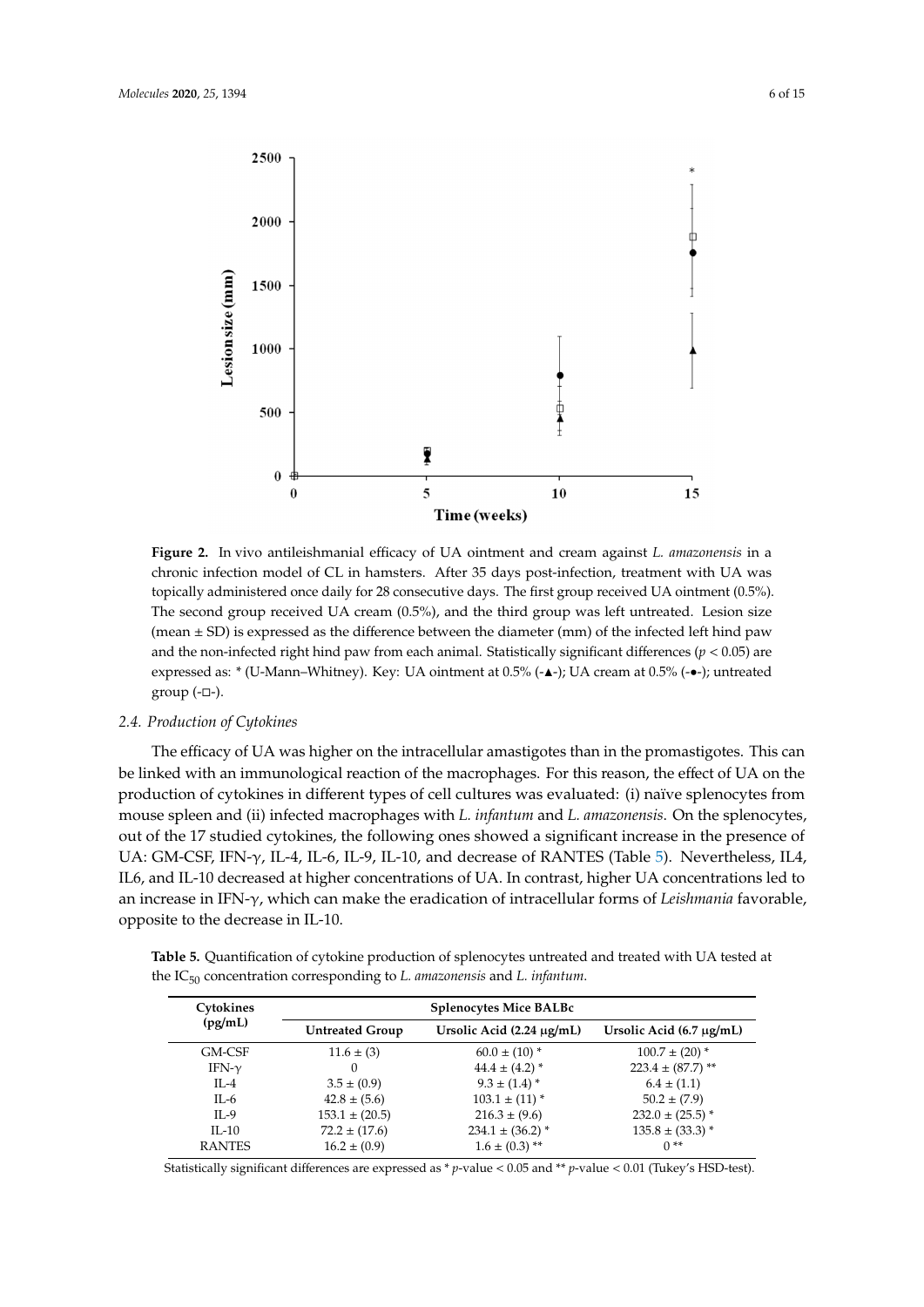It is also key to investigate the production of cytokines on infected macrophages and not only just on lymphocytes. The exposure of *Leishmania-*infected macrophages to UA led to a significant different production in the cytokines levels depending on the *Leishmania* strain causing the infection. Except for the production of TNF- $\alpha$  that was exacerbated in both cases, several differences were observed in the levels of: GM-CSF, IFN-γ, IL-1b, IL-2, IL-6, IL-10, and MCP-1.

In *L. infantum*-infected macrophages, the production of GM-CSF, IL-6, and IL-10 was augmented compared to the untreated control while the levels of IFN- $\gamma$ , MCP-1, and IL-1b were diminished significantly (*p* < 0.05) when *L. amazonensis* infected macrophages were exposed to UA (Table [6\)](#page-6-0).

| Cytokines     |                                | L. infantum/macrophages    | L. amazonensis/macrophages     |                                   |  |
|---------------|--------------------------------|----------------------------|--------------------------------|-----------------------------------|--|
| (pg/mL)       | <b>Untreated Mean</b><br>(ESM) | Ursolic Acid Mean<br>(ESM) | <b>Untreated Mean</b><br>(ESM) | <b>Ursolic Acid Mean</b><br>(ESM) |  |
| GM-CSF        | $23.2 \pm (4.4)$               | $67.3 \pm (2.8)^*$         | $49.8 \pm (6.9)$               | $44.8 \pm (0.9)$                  |  |
| IFN- $\gamma$ | $90.2 \pm (125.9)$             | $86.9 \pm (9.8)$           | $139.2 \pm (20.2)$             | $43.5 \pm (26.8)^*$               |  |
| $II - 1b$     | $23.4 \pm (8.5)$               | $24.5 \pm (4.9)$           | $42.3 \pm (5.8)$               | $20 \pm (1.3)^*$                  |  |
| $II - 2$      | 0                              | $3.9 \pm (1.1)^*$          | $3 \pm (0.4)$                  | $1.4 \pm (0.4)^*$                 |  |
| $\Pi - 6$     | $53.4 \pm (11.4)$              | $97.8 \pm (7.2)^*$         | $71 \pm (9.5)$                 | $66.8 \pm (8.5)$                  |  |
| TNF- $\alpha$ | $\Omega$                       | $22.72 \pm (3.9)^*$        | $\Omega$                       | $40.22 \pm (6.9)^*$               |  |
| $II - 10$     | $146.4 \pm (10.8)$             | $258.9 \pm (14.6)^*$       | $197.1 \pm (7.9)$              | $184.1 \pm (37.6)$                |  |
| $MCP-1$       | $33 \pm (4.0)$                 | $50.3 \pm (16.4)$          | $147.9 \pm (19.5)$             | $37.1 \pm (2.2)^*$                |  |

<span id="page-6-0"></span>**Table 6.** Quantification of cytokine production in *Leishmania*-infected macrophages untreated and treated with UA tested at  $IC_{50}$  values, respectively, for each parasite strain.

*ESM: Error Standard Mean;* Statistically significant differences (*p*-value < 0.05) are expressed as: \* (Tukey´s HSD-test).

#### **3. Discussion**

In vitro antileishmanial activity of UA has been previously reported by other authors [\[35–](#page-13-10)[37\]](#page-13-12). However, this is one of the first works that reports the in vivo leishmanicidal activity of UA against both VL and CL in different states of the disease. There is a wide variability in the reported in vitro efficacy against *Leishmania* spp. Many factors can contribute to this variability, but the natural source from which UA is extracted plays a key role in the final activity of this metabolite.

Tan et al. extracted UA from *Salvia cilicica* roots, which exhibited a very high in vitro activity in the nanomolar range against *L. donovani* and *L. major* promastigotes (IC<sub>50</sub> equal to 91 and 51.3 nM, respectively) and amastigotes (IC $_{50}$  equal to 12.7 and 7.0 nM) [\[38\]](#page-13-13). Moulisha et al. obtained UA from *Terminalia arjuna* displaying an IC<sub>50</sub> of 3.51 μg/mL against *L. donovani* promastigotes [\[39\]](#page-13-14). Odonne et al. extracted UA from *Pseudelephantopus spicatus* (peruvian plant), which exhibited a high in vitro activity (IC<sub>50</sub> equal to 0.20  $\mu$ M) against *L. amazonensis* [\[40\]](#page-13-15).

On the contrary, UA extracted from *Miconialang sdor*ffi*i* exhibited a very low antileishmanial activity against *L. amazonensis* promastigotes (IC<sub>50</sub> de 350 µM) [\[41\]](#page-13-16). Chemically synthesized UA showed an IC<sup>50</sup> of 20 and > 25 µM against *L. amazonensis* and *L. infantum* promastigotes, respectively [\[30\]](#page-13-5).

This variable efficacy is one of the major problems of natural compounds. Extraction and purification processes should also be standardized in order to obtain a compound with reproducible characteristics, making its further use in clinical studies easier. For this reason, chemical synthesized UA (purchased by Sigma-Aldrich) was used to perform the in vitro and in vivo assays.

The higher leishmanicidal activity of UA against intracellular compared to extracellular forms has also been reported by other authors [\[39\]](#page-13-14). This fact may be related to its ability to modulate the macrophage nitric oxide production, which would enhance the death of the intracellular parasites [\[42\]](#page-13-17).

Parenteral administration of UA at 5 mg/kg for seven consecutive days has shown to significantly reduce parasite growth in liver and spleen in both acute and chronic infection models of VL. In the acute-infection mouse model, although there is parasite growth in the liver and spleen, the infection is usually resolved by a Th<sub>1</sub> dependent granulomatous response after multiple weeks [\[43\]](#page-14-0). However, VL developed by hamsters closely resembles human VL. It is characterized by a relentless growth of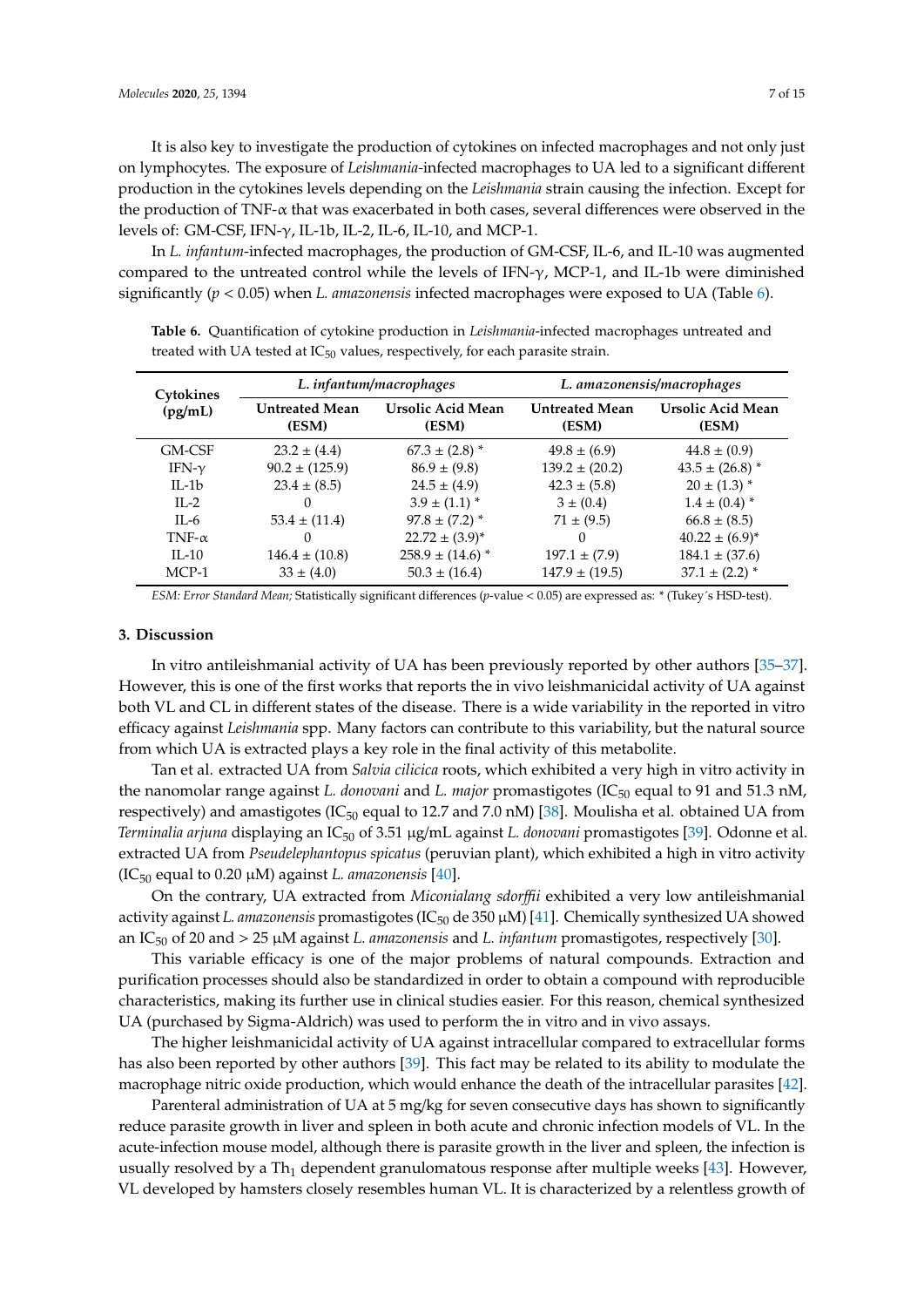parasites in the spleen, liver, and bone marrow, being more complicated to eradicate and usually ends up killing the animal [\[43\]](#page-14-0). It has been reported that UA can improve the Th1 immune response in infected mice, which could explain its potent antileishmanial activity [\[20\]](#page-12-18). In this sense, the reduction in parasite burden not only in the acute-infection model but also in the chronic model makes UA a promising drug for VL therapy.

Results obtained after UA topical administration against CL were also encouraging suggesting that: (i) higher doses than 0.5% topically administered can lead to an altered immune-reaction in the cutaneous infected lesion, (ii) UA ointment formulation has a better permeability across the skin than UA cream, and (iii) a successful therapy against CL could be achieved if prolonged topical treatments using UA ointment (0.2%) are applied. Despite the fact that creams combine properties, such as lubrication, occlusion, and hydration, that lead to higher patient compliance and better suitability for cutaneous lesions (being especially useful in intertriginous areas where ointments might not be used because they may cause maceration or folliculitis [\[44](#page-14-1)[,45\]](#page-14-2)), ointments can be more convenient when an occlusive effect is required to enhance drug permeation [\[45\]](#page-14-2).

The immune response associated with the protection against a *Leishmania* infection is attributed to the development of a Th1-type immunity characterized by the production of cytokines, such as IFN- $\gamma$ , TNF-α, IL-12, and GM-CSF, which can lead to the activation of macrophages and production of nitric oxide (NO).

Passero et al. demonstrated that the production of cytokines in an in vivo model of *L. infantum*-infected hamsters was characterized by an increase in the IL-10 levels at all the doses tested of UA and a decrease in the IFN- $\gamma$  at higher doses [\[35\]](#page-13-10). Our in vitro results correlate with those observed by Passero et al. In the latter study, it was also remarked that even though the parasite load were reduced by 96%, the complete eradication of the parasites was not achieved, which can be related to an immunoregulator effect of the parasite on the macrophages [\[36\]](#page-13-11).

Other studies have shown that the antileishmanial activity of UA depends on two factors: the parasite strain as well as the interaction with the immune system. The production of IFN- $\gamma$  in infected macrophages seems to be more regulated by the presence of the parasites rather than the concentration of UA. This can explain the lack of efficacy of UA in the chronic models of VL [\[46\]](#page-14-3).

Other studies have shown that GM-CSF has a beneficial output in the disease progression, especially in CL, because it triggers the activation of macrophages to kill *Leishmania* [\[47](#page-14-4)[,48\]](#page-14-5). GM-CSF can improve healing and scarring of cutaneous lesions caused by CL combined con different treatments, such as glucantime or miltefosine [\[48,](#page-14-5)[49\]](#page-14-6). In our study, an increase in the GM-CSF levels was observed on lymphocytes independently of the dose of the UA tested. However, this increase was only noticeable in those macrophages infected by *L. infantum* along with higher levels of TNF-α. This can explain the higher activity of UA observed against amastigotes compared to promastigotes.

#### **4. Materials and Methods**

#### *4.1. Chemical Reagents*

All chemicals used, unless otherwise stated, were obtained from Sigma-Aldrich (Madrid, Spain) or Panreac S.A. (Barcelona, Spain) and used without further purification.

#### *4.2. Preparation of UA Topical Formulations*

UA cream consisted of an aqueous phase with tween 80 (6%) dispersed in water and an oil phase constituted by white wax (1%) and cetyl alcohol (15%) melted at 60<sup>0</sup>. The aqueous phase was heated at  $60<sup>0</sup>$  and then was added onto the oil phase at the same temperature. Continuous stirring was required until the cream reached the desired consistency at room temperature. Finally, UA (0.5%) dispersed in a mixture (1:1) of glycerin:propylene glycol (12%) was added.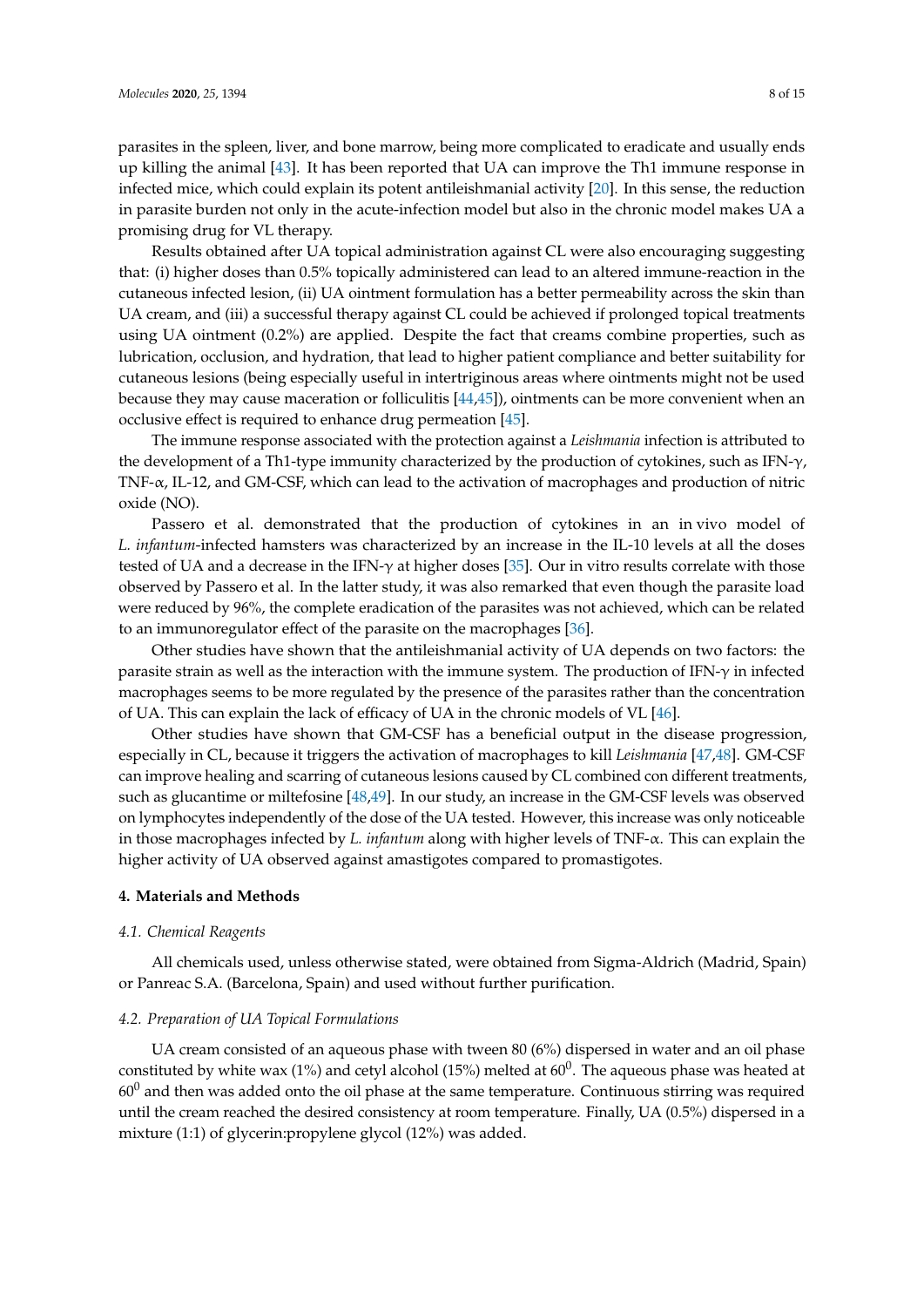UA ointment was prepared by dispersing the UA (0.2 or 0.5%) in a mixture (2:1) of glycerin:propylene glycol (5%), which, in a second step, was mixed with Orabase® (Fagron, Madrid, Spain), a plasticized hydrocarbon gel composed of gelatin, pectin, and sodium carboxymethyl cellulose.

#### *4.3. Quantification of UA in the Topical Formulations*

UA concentration was assessed by HPLC. Formulations (50 mg) were weighted and dissolved with methanol (100 mL). Samples were centrifuged at 3000× *g* for 10 min, and supernatant was collected and injected in the HPLC. HPLC was equipped with a Jasco PU-1580 pump, a Jasco AS-2050 Plus autosampler, and a Jasco UV-1575UV–visible detector (Jasco, Madrid, Spain). Integration of the peaks was performed with the program Borwin 1.5 for PC (JMBS Developments, Tokyo, Japan). The samples (100 µL) were chromatographed over a ThermoHypersil BDS C18 reverse-phase column (Thermo Fisher Scientific, Madrid, Spain) (200 × 4.6 mm, 5 µm) at a flow rate of 1 mL/min. Elution was carried out isocratically with a mobile phase that consisted of a methanol:water (95:5, *v*/*v*) mixture filtered through a 0.45 µm hydrophilic polypropylene filter membrane (GH polypro, Pall Corp., DeLand, FL, USA). UA was detected at a wavelength of 210 nm, and its retention time was 5 min.

#### *4.4. Parasites and Culture Procedure*

The following species of *Leishmania* were used: an autochthonous isolate of *L. infantum* (MCAN/ES/96/BCN150) kindly given by Prof. José M. Requena (Universidad Autónoma de Madrid, Madrid, Spain); *L. braziliensis* 2903, *L. amazonensis* (MHOM/Br/79/Maria), and *L. guyanensis* 141/93 were kindly provided by Prof. Alfredo Toraño (Instituto de Salud Carlos III, Madrid, Spain). Promastigotes were cultured in Schneider's Insect Medium supplemented with 10% heat-inactivated Foetal Bovine Serum (FBS) and 1000 U/L of penicillin plus 100 mg/L of streptomycin in 25 mL culture flasks at 26 ◦C.

#### 4.4.1. In Vitro Promastigote Susceptibility Assay

The assay was performed as previously described [\[50\]](#page-14-7). Briefly, log-phase promastigotes (2.5  $\times$  10<sup>5</sup> parasites/well) were cultured in 96-well plastic plates. Compounds (UA and miltefosine) were dissolved in dimethylsulfoxide (DMSO) and different concentrations of each (100, 50, 25, 12.5, 6.25 3.12, 1.56, and  $0.78 \mu g/mL$ ) were carried out up to 200  $\mu$ L final volume. Growth control and signal-to-noise were also included. The final solvent (DMSO) concentrations never exceeded 0.5% (*v*/*v*) warranting no effect on parasite proliferation or morphology. After 48 h at 26 ◦C, 20 µL of a 2.5 mM resazurin (Sigma-Aldrich, Madrid, Spain) solution was added to each well, and the plates were returned to the incubator for another 3 h. The Relative Fluorescence Units (RFU) (535–590 nm excitation–emission wavelength) was determined in a fluorometer (Infinite 200Tecan i-Control, Barcelona, Spain). Growth inhibition (GI) was calculated by the following equation:

$$
GI (\%) = 100 - \frac{RFU \text{ treated wells} - RFU \text{ signal to noise}}{RFU \text{ untreated wells} - RFU \text{ signal to noise}} \times 100
$$
 (1)

All tests were carried out in triplicate. Miltefosine was used as the reference drug and was evaluated under the same conditions. The efficacy of each compound was estimated by calculating the  $IC<sub>50</sub>$  (concentration of the compound that produced a 50% reduction in parasites) using a multinomial probit analysis incorporated in SPSS software v21.0 (IBM, Madrid, Spain).

#### 4.4.2. In Vitro Intracellular Amastigote Susceptibility Assay

The assay was carried out as previously described [\[51\]](#page-14-8). Briefly,  $5 \times 10^4$  J774 macrophages and stationary promastigotes in a 1:10 ratio were seeded in each well of a microtiter plate, suspended in 200  $\mu$ L of culture medium and incubated for 24 h at 33 °C in 5% CO<sub>2</sub> chamber. After this first incubation, the temperature was increased up to 37 ◦C for another 24 h. Thereafter, cells were washed several times in culture medium by centrifugation at 1500 rpm for 5 min in order to remove free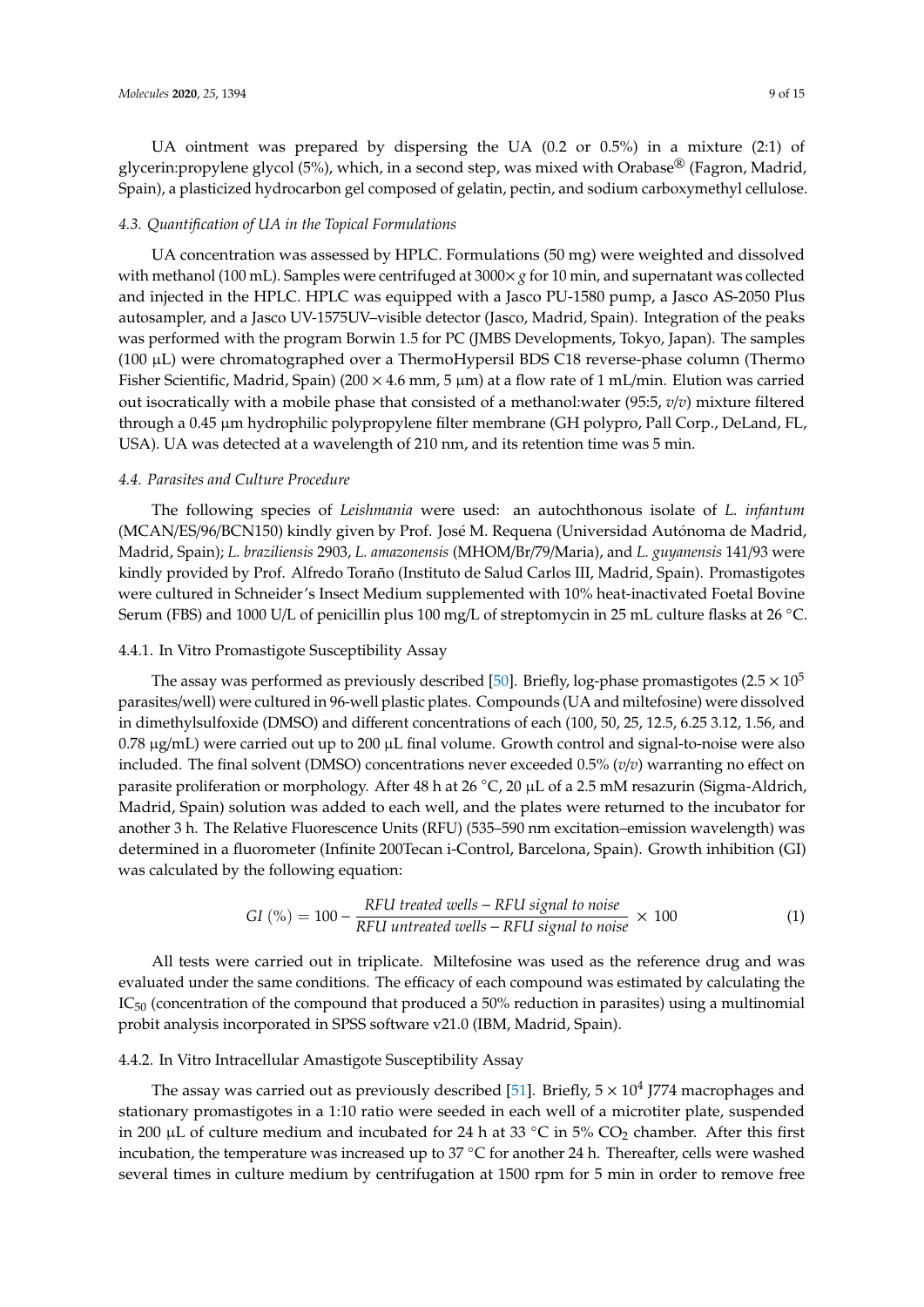non-internalized promastigotes. Finally, the supernatant was replaced by  $200 \mu L/well$  of culture medium containing 2-fold serial dilutions of the test compounds (50, 25, 12.5, 6.25 3.12, 1.56, 0.78, and 0.39 µg/mL). Growth control and signal-to-noise were also included. All tests were carried out in a triplicate assay. Following incubation for 48 h at  $37 °C$ ,  $5\% CO<sub>2</sub>$ , the culture medium was replaced by 200 µL/well of the lysis solution (RPMI-1640 with 0.048% HEPES and 0.006% SDS) and incubated at room temperature for 20 min. Thereafter, the plates were centrifuged at 3500 rpm for 5 min, and the lysis solution was replaced by 200  $\mu$ L/well of Schneider's insect medium. The culture plates were then incubated at 26  $°C$  for another 4 days to allow the transformation of viable amastigotes into promastigotes and proliferation. Afterward, 20 µL/well of 2.5 mM resazurin was added and incubated for another 3 h. Finally, fluorescence emission was measured, and  $IC_{50}$  was estimated as described above. All tests were carried out in triplicate. Miltefosine was used as the reference drug and was evaluated at the same conditions.

#### 4.4.3. Cytotoxicity Assay on Macrophages

The assay was carried out as previously described [\[52\]](#page-14-9). J774 macrophages cell lines were seeded ( $5 \times 10^4$  cells/well) in 96-well flat-bottom microplates with 100  $\mu$ L of RPMI 1640 medium. The cells were allowed to attach for 24 h at 37  $\degree$ C, 5% CO<sub>2</sub>, and the medium was replaced by different concentrations of the compounds in 200 µL of medium and exposed for another 24 h. Growth controls and signal-to-noise were also included. Afterward, a volume of 20 µL of the 2.5 mM resazurin solution was added, and plates were returned to the incubator for another 3 h to evaluate cell viability. The reduction of resazurin was determined by fluorometry as in the promastigote assay. Each concentration was assayed three times. Cytotoxicity effect of compounds was defined as the 50% reduction of cell viability of treated culture cells with respect to untreated culture  $(CC_{50})$ .

#### *4.5. In Vivo Studies*

Male BALB/c mice of 20–25 g body weight and male golden hamsters (*Mesocricetus auratus*) of 60–70 g were obtained from Harlan Interfauna Ibérica S.A. (Barcelona, Spain). Animals were allocated in plastic cages in a 12 h dark–light cycle animal with controlled temperature (25 ◦C) and humidity (70%). Water and food were unrestricted throughout the study. All the animals were handled according to the European Union legislation Directive 2010/63/EU and Spanish law Real Decreto 53/2013 on the protection of animals used for scientific purposes with an ethical committee code CEXAN170415.

#### 4.5.1. Acute Infection Model of VL in BALB/c

Each mouse was infected by an intracardiac route with  $1 \times 10^7$  promastigotes of *L. infantum* according to a model previously described by Dea-Ayuela et al. [\[53\]](#page-14-10). Mice were randomly split into two groups each of six animals. Treatment started on day thirty-five post-infection and lasted for seven consecutive days. One group received UA at 5 mg/kg once daily intraperitoneally administered in 0.1 mL of saline solution. The other group was left untreated (control group). One week after the last treatment, all mice were sacrificed, and parasite burden in liver and spleen was estimated by the limit dilution assay describe elsewhere [\[54\]](#page-14-11). Briefly, spleen  $(0.15 \text{ g})$  and liver  $(0.5 \text{ g})$  were homogenized in a 5 mL of PBS–50 mM glucose–2 mM ethylene diamine tetraacetic acid (EDTA) solution at 4 ◦C using a sterilized steel stainless tissue grinder. Cell debris was removed by passage through a glass wool column. The suspension obtained was centrifuged at 1500 rpm for 15 min at 4 ◦C. Afterward, the supernatants were discarded, and the pellets were collected and resuspended in Schneider medium supplemented as described above, and then,  $200 \mu L$  of this suspension were transferred to the first well of a 96-well microtiter plate containing medium supplemented with antibiotics, as described above. Serial dilutions were repeated, transferring  $100 \mu L$  from the previous well to the next one and adding 100 µL of Schneider medium. After incubation at 26 °C for 7 days, microplates were examined using an inverted microscope (Olympus, model IM) at a magnification of 40X, and the presence or absence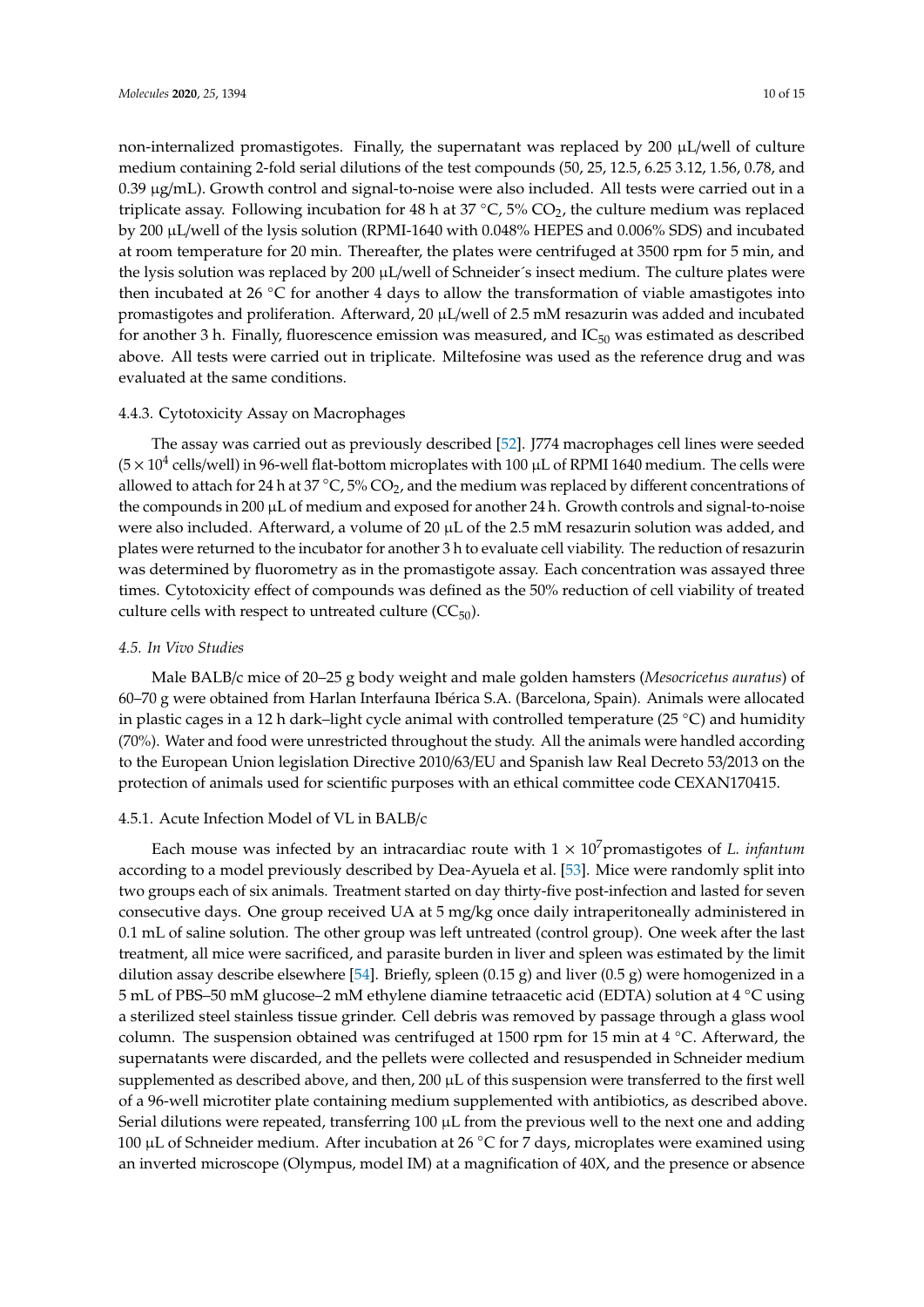of promastigotes in each well was recorded. The final titer was the last dilution for which the well contained at least one parasite [\[54\]](#page-14-11).

#### 4.5.2. Chronic Infection Model of VL in Golden Hamster

Chronic infection in Golden hamster was developed, as previously described by Dea-Ayuela et al. [\[55\]](#page-14-12). Each hamster was infected by an intracardiac route with  $1 \times 10^7$  promastigotes of *L. infantum*. Hamsters were randomly split into two groups of six animals. Treatment started on day thirty-five post-infection and lasted for seven consecutive days. One group received UA at 5 mg/kg once daily intraperitoneally administered in 0.1 mL of saline solution. The other group was left untreated (control group). Parasite burden in liver and spleen was estimated by the limit dilution assay described above [\[54\]](#page-14-11).

#### 4.5.3. Chronic Infection Model of CL in Golden Hamster

This experiment was carried out as described by Morais-Teixeira et al., with some modifications [\[56\]](#page-14-13). Hamsters were randomly split into two groups of six animals. A suspension (25  $\mu$ L) containing  $1 \times 10^7$ stationary promastigotes of *L. amazonensis* in Schneider medium was injected subcutaneously in the footpad of the left hind paw at day 0. Right hind paw was used as a negative control (no infection). After 5 weeks post-infection, chronic CL was developed, and topical treatment with UA started. In a first experiment, UA ointment (0.2%) was administered once daily for 4 consecutive weeks. The other group received no treatment. Disease progression was monitored at weeks 0, 5, 10, and 15 using a Vernier caliper to measure footpad size. In a second experiment, hamsters were randomly split into three groups of six animals. One group was treated with UA ointment (0.5%), and the other group was tread with UA cream (0.5%). As in the first experiment, the third group received no treatment (control group).

#### *4.6. E*ff*ect of UA in the Cytokines Production in Macrophages Infected with Leishmania In Vitro*

In vitro *Leishmania* infection was carried out as described previously. After the incubation with 200  $\mu$ L/well of culture medium containing UA at the IC<sub>50</sub> concentration previously determined for each of the species (*L. infantum* and *L. amazonensis*) for 48 h the supernatants were collected and stored at −80 ◦C for cytokine quantification.

#### 4.6.1. Splenocytes Culture and Evaluation of Cytokines Production

Cell suspension of splenocytes was prepared from the spleen of non-infected BALB/c mice and then was rinsed with RPMI 1640 medium three times. Then, 5 mL of the cell suspension was added to 1 mL of ammonium chloride 0.8% to isolate the splenocytes, and the suspension was again washed three times with RPMI 1640 medium. The splenocytes, 2.5  $\times$  10<sup>9</sup> cells/L, were cultured in RPMI 1640 medium containing 10% fetal bovine serum and incubated at 37 °C for 24 h. After incubation for 24 h, the supernatants were collected and stored at −80 ◦C for cytokine quantification.

#### 4.6.2. Analysis of Cytokines

The analyses were carried out by using the Quantibody<sup>®</sup> array (RayBiotech, Madrid, Spain), a multiplexed sandwich ELISA-based quantitative array platform [\[57\]](#page-14-14). Nineteen different markers were analyzed: GM-CSF, IFNγ, IL-1a, IL-1β, IL-2, IL-3, IL-4, IL-5, IL-6, IL-9, IL-10, IL-12, IL-13, IL-17, KC, MCP-1, M-CSF, RANTES, VEGF. A pair of cytokine specific antibodies was used for detection. A capture antibody was first bound to the glass surface. After incubation with the sample, the target cytokine was trapped on the solid surface. A second biotin-labeled detection antibody was added, which recognized a different epitope of the target cytokine. The cytokine-antibody-biotin complex was visualized through the addition of the streptavidin-conjugated Cy3 equivalent dye, using a laser scanner (GenePix® 4000B Scanner, UCM Facilities, Madrid, Spain).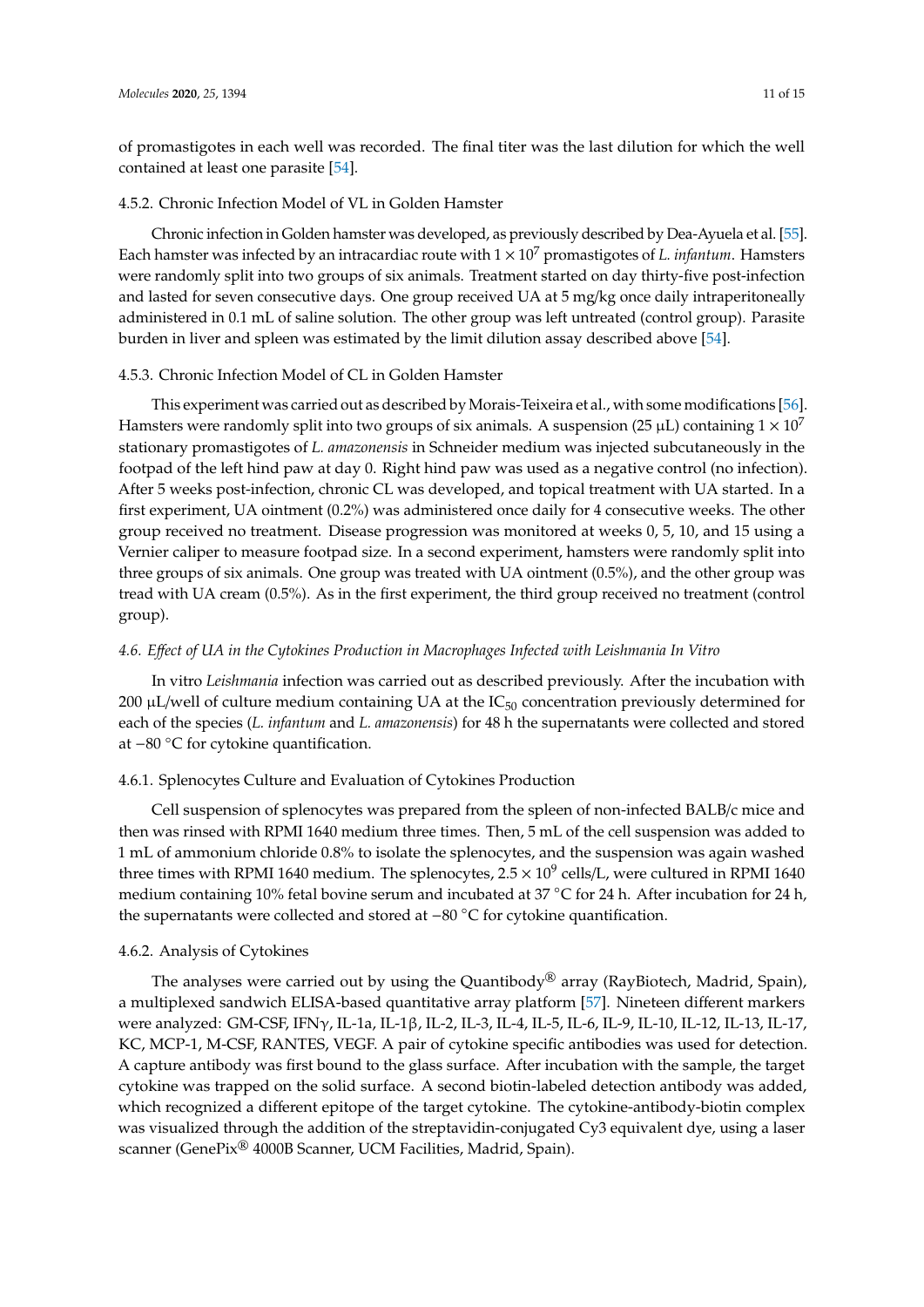A sandwich ELISA kit was used to determine the concentrations of TNF- $\alpha$  according the manufacturer's instructions. Briefly, standards and samples (50  $\mu$ L) were diluted with 50  $\mu$ L of commercial diluting solution in triplicate and incubated for 2 h at 37 ◦C. Plates were washed five times, and 100 µL of conjugated anti-TNF- $\alpha$  was added and incubated for 1 h at 37 °C. Finally, 100 µL of TMB was added as substrate and incubated for 30 min in dark at room temperature. The reaction was stopped with 3M  $H_2SO_4$ , and the optical densities (OD) were read at 450 nm.

#### *4.7. Statistics*

4.7.1. Statistical and Data Analysis for In Vitro Assays

The efficacy against the parasite ( $IC_{50}$ ) and cytotoxicity effect ( $CC_{50}$ ) of compounds were calculated from Probit analysis using SPSS v21.0 software (IBM, Madrid, Spain) Finally, selective index (SI) was calculated defined as the ratio between  $CC_{50}/IC_{50}$ .

The analysis of cytokines in vitro was performed by Tukey's HSD test using the statistical program IBM® SPSS v21.0 (IBM, Madrid, Spain).

#### 4.7.2. Statistical and Data Analysis for in Vivo Assays

The group mean, standard deviation, standard error, and the differences were compared by the Mann–Whitney U nonparametric test, using the statistical programs of Microsoft Excel 2011<sup>®</sup> (Microsoft, Washington, DC, USA) and IBM® SPSS v21.0. Statistical significance was set at a *p*-value < 0.05.

#### **5. Conclusions**

Currently, plant-based therapies have shown great potential in the treatment of leishmaniasis. However, it is challenging to find a compound that possesses efficacy not only against cutaneous but also against visceral leishmaniasis. In this work, we have demonstrated that UA, a ubiquitous triterpenoid in nature, has a potent antileishmanial efficacy against both VL and CL, having a direct effect on the immunological response of the host. UA parenterally administered at 5 mg/kg significantly reduced parasite growth in liver and spleen not only in acute-infection but also in a chronic infection model. In addition, UA ointment (0.2%) topically administered could constitute a promising therapy against CL being able to penetrate across the skin and to diminish disease progression. In conclusion, formulating UA with suitable excipient can lead to promising treatments for cutaneous and visceral leishmaniasis.

**Author Contributions:** Conceptualization, M.A.D.-A. and F.B.-F.; methodology, P.B.-R., D.R.S., H.K.R.S. and M.A.D.-A.; validation, P.B.-R., D.R.S. and H.K.R.S.; formal analysis, P.B.-R., D.R.S. and M.A.D.-A.; investigation P.B.-R., D.R.S. and M.A.D.-A.; writing—original draft preparation P.B.-R., D.R.S. and M.A.D.-A.; writing—review and editing, D.R.S. and M.A.D.-A.; resources, F.B.-F., J.J.T., M.A.D.-A.; supervision, F.B.-F. and J.J.T.; project administration, M.A.D.-A.; funding acquisition, M.A.D.-A. and F.B.-F. All authors have read and agreed to the published version of the manuscript.

**Funding:** This work was supported by the University CEU-Cardenal Herrera (Project PRCEU-UCH09-19) and Spanish Agency for International Cooperation and Development (AECID) A-024457/09 and AP/038991/11. UCM-Cooperation Program 14-15. P. Bilbao-Ramos was supported by a Research Fellowship grant from the MAEC-AECID.

**Conflicts of Interest:** The authors declare no conflict of interest.

#### **References**

- <span id="page-11-0"></span>1. Alvar, J.; Vélez, I.D.; Bern, C.; Herrero, M.; Desjeux, P.; Cano, J.; Jannin, J.; den Boer, M.; WHO Leishmaniasis Control Team. Leishmaniasis worldwide and global estimates of its incidence. *PLoS ONE* **2012**, *7*, e35671. [\[CrossRef\]](http://dx.doi.org/10.1371/journal.pone.0035671) [\[PubMed\]](http://www.ncbi.nlm.nih.gov/pubmed/22693548)
- <span id="page-11-1"></span>2. WHO. Leishmaniasis. 2015. Available online: http://[www.who.int](http://www.who.int/leishmaniasis/en/)/leishmaniasis/en/ (accessed on 15 May 2018).
- <span id="page-11-2"></span>3. Yarbuh, A.L.; Premoli-de-Percoco, G.; Valera, M. Localized cutaneous leishmaniasis using polymerase chain reaction: A venezuelan family report. *Parasitol. Dia* **1997**, *21*, 3–4.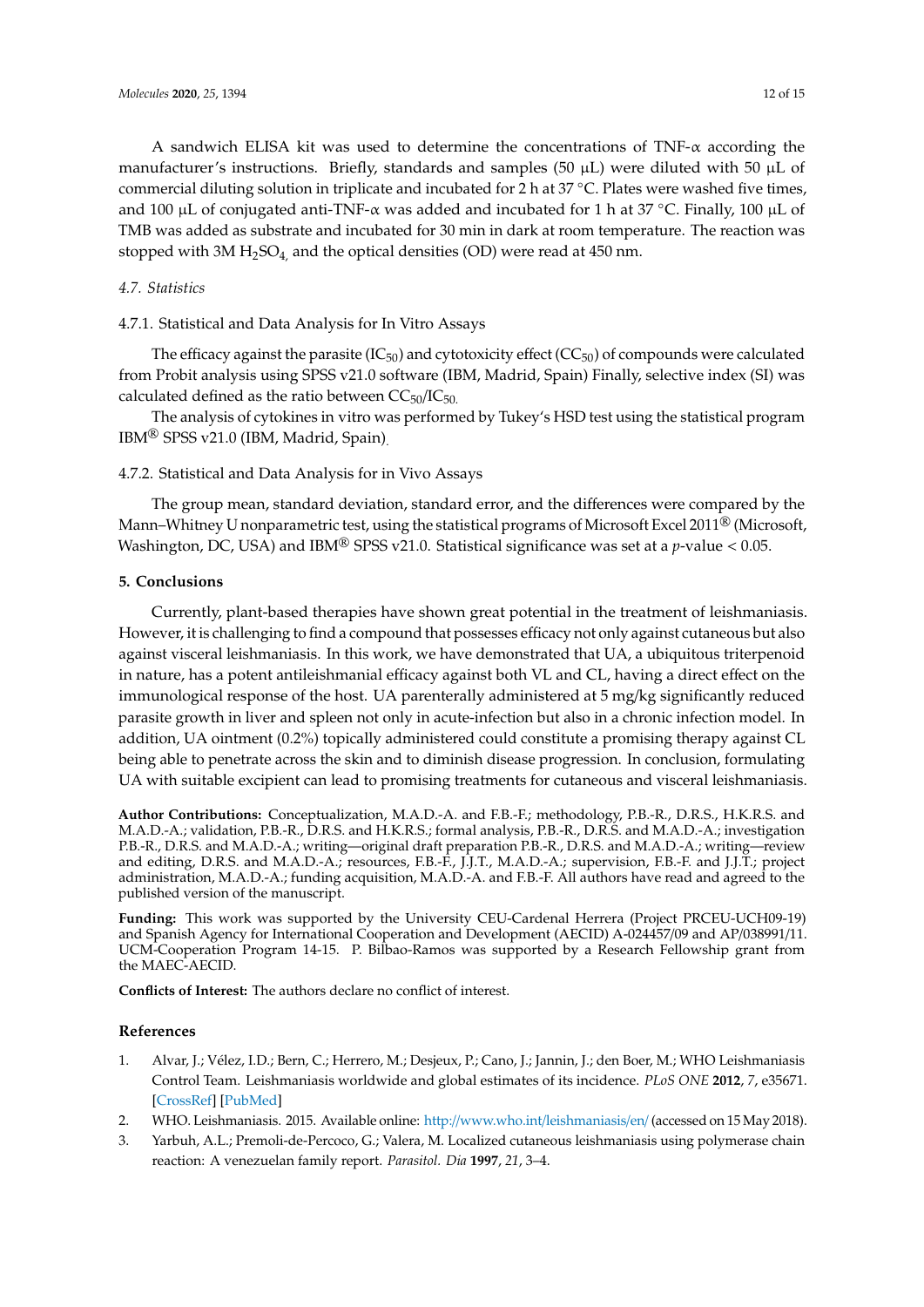- <span id="page-12-0"></span>4. Grimaldi, G., Jr.; Tesh, R.B. Leishmaniases of the New World: Current concepts and implications for future research. *Clin. Microbiol. Rev.* **1993**, *6*, 230–250. [\[CrossRef\]](http://dx.doi.org/10.1128/CMR.6.3.230) [\[PubMed\]](http://www.ncbi.nlm.nih.gov/pubmed/8358705)
- <span id="page-12-1"></span>5. Alvar, J.; Croft, S.; Olliaro, P. Chemotherapy in the treatment and control of leishmaniasis. *Adv. Parasitol.* **2006**, *61*, 223–274.
- <span id="page-12-2"></span>6. Freitas-Junior, L.H.; Chatelainb, E.; Kima, H.A.; Siqueira-Neto, J. Visceral leishmaniasis treatment: What do we have, what do we need and how to deliver it? *Int. J. Parasitol. Drugs Drug Resis.* **2012**, *2*, 11–19. [\[CrossRef\]](http://dx.doi.org/10.1016/j.ijpddr.2012.01.003)
- <span id="page-12-3"></span>7. Frézard, F.; Demicheli, C.; Ribeiro, R.R. Pentavalent antimonials: New perspectives for old drugs. *Molecules* **2009**, *14*, 2317–2336. [\[CrossRef\]](http://dx.doi.org/10.3390/molecules14072317)
- <span id="page-12-4"></span>8. Roy, P.; Das, S.; Auddy, R.G.; Mukherjee, A. Biological targeting and drug delivery in control of Leishmaniasis. *J. Cell Anim. Biol.* **2012**, *6*, 73–87.
- <span id="page-12-5"></span>9. Sundar, S.; Olliaro, P.L. Miltefosine in the treatment of leishmaniasis: Clinical evidence for informed clinical risk management. *Ther. Clin. Risk Manag.* **2007**, *3*, 733–740.
- <span id="page-12-6"></span>10. Rocha, L.G.; Almeida, J.R.; Macêdo, R.O.; Barbosa-Filho, J.M. A review of natural products with antileishmanial activity. *Phytomedicine* **2005**, *12*, 514–535. [\[CrossRef\]](http://dx.doi.org/10.1016/j.phymed.2003.10.006)
- <span id="page-12-7"></span>11. Jucá, M.M.; Cysne Filho, F.M.S.; de Almeida, J.C.; Mesquita, D.D.S.; Barriga, J.R.M.; Dias, K.C.F.; Barbosa, T.M.; Vasconcelos, L.C.; Leal, L.K.A.M.; Ribeiro, J.E.; et al. Flavonoids: Biological activities and therapeutic potential. *Nat. Prod. Res.* **2018**, *16*, 1–14. [\[CrossRef\]](http://dx.doi.org/10.1080/14786419.2018.1493588)
- <span id="page-12-8"></span>12. Nazemiyeh, H.; Bahadori, F.; Delazar, A.; Ay, M.; Topcu, G.; Kolak, U.; Nahar, L.; Auzie, A.A.; Sarker, S.D. Tricetin 4<sup>0</sup> -O-α-L-rhamnopyranoside: A new flavonoid from the aerial parts of *Erica arborea*. *Chem. Nat. Compd.* **2008**, *44*, 174–177. [\[CrossRef\]](http://dx.doi.org/10.1007/s10600-008-9007-1)
- <span id="page-12-9"></span>13. Kowalczyk, E.; Krzesiński, P.; Kura, M.; Szmigiel, B.; Błaszczyk, J. Anthocyanins in medicine. *Pol. J. Pharmacol.* **2003**, *55*, 699–702. [\[PubMed\]](http://www.ncbi.nlm.nih.gov/pubmed/14704465)
- <span id="page-12-10"></span>14. Abebe, W. Herbal medication: Potential for adverse interactions with analgesic drugs. *J. Clin. Pharm. Ther.* **2002**, *27*, 391–401. [\[CrossRef\]](http://dx.doi.org/10.1046/j.1365-2710.2002.00444.x) [\[PubMed\]](http://www.ncbi.nlm.nih.gov/pubmed/12472978)
- <span id="page-12-11"></span>15. Bhattacharya, S.; Biswas, M.; Haldar, P.K. The triterpenoid fraction from *Trichosanthes dioica* root exhibits in vitro antileishmanial effect against *Leishmania donovani* promastigotes. *Pharmacog. Res.* **2013**, *5*, 109–112. [\[CrossRef\]](http://dx.doi.org/10.4103/0974-8490.110540)
- <span id="page-12-12"></span>16. Szakiel, A.; Paczkowski, C.; Pensec, F.; Bertsch, C. Fruit cuticular waxes as a source of biologically active triterpenoids. *Phytochem. Rev.* **2012**, *11*, 263–284. [\[CrossRef\]](http://dx.doi.org/10.1007/s11101-012-9241-9)
- 17. Checker, R.; Sandur, S.K.; Sharma, D.; Patwardhan, R.S.; Jayakumar, S.; Kohli, V.; Sethi, G.; Aggarwal, B.B.; Sainis, K.B. Potent anti-inflammatory activity of ursolic acid, a triterpenoid antioxidant, is mediated through suppression of NF-kappaB, AP-1 and NF-AT. *PLoS ONE* **2012**, *7*, e31318. [\[CrossRef\]](http://dx.doi.org/10.1371/journal.pone.0031318)
- <span id="page-12-17"></span>18. Torres-Santos, E.C.; Lopes, D.; Oliveira, R.R.; Carauta, J.P.; Falcao, C.A.; Kaplan, M.A.; Rossi-Bergmann, B. Antileishmanial activity of isolated triterpenoids from *Pourouma guianensis*. *Phytomedicine* **2004**, *11*, 114–120. [\[CrossRef\]](http://dx.doi.org/10.1078/0944-7113-00381)
- 19. Innocente, A.M.; Silva, G.N.; Cruz, L.N.; Moraes, M.S.; Nakabashi, M.; Sonnet, P.; Gosmann, G.; Garcia, C.R.; Gnoatto, S.C. Synthesis and antiplasmodial activity of betulinic acid and ursolic acid analogues. *Molecules* **2012**, *17*, 12003–12014. [\[CrossRef\]](http://dx.doi.org/10.3390/molecules171012003)
- <span id="page-12-18"></span>20. Yamamoto, E.S.; Campos, B.L.; Laurenti, M.D.; Lago, J.H.; Grecco Sdos, S.; Corbett, C.E.; Passero, L.F. Treatment with triterpenic fraction purified from *Baccharis uncinella* leaves inhibits *Leishmania (Leishmania) amazonensis* spreading and improves Th1 immune response in infected mice. *Parasitol. Res.* **2014**, *113*, 333–339. [\[CrossRef\]](http://dx.doi.org/10.1007/s00436-013-3659-x)
- <span id="page-12-13"></span>21. da Silva Ferreira, D.; Esperandim, V.R.; Toldo, M.P.; Kuehn, C.C.; do Prado Junior, J.C.; Cunha, W.R.; e Silva, M.L.; de Albuquerque, S. In vivo activity of ursolic and oleanolic acids during the acute phase of *Trypanosoma cruzi* infection. *Exp. Parasitol.* **2013**, *134*, 455–459. [\[CrossRef\]](http://dx.doi.org/10.1016/j.exppara.2013.04.005)
- <span id="page-12-14"></span>22. Liu, J. Oleanolic acid and ursolic acid: Research perspectives. *J. Ethnopharmacol.* **2005**, *100*, 92–94. [\[CrossRef\]](http://dx.doi.org/10.1016/j.jep.2005.05.024) [\[PubMed\]](http://www.ncbi.nlm.nih.gov/pubmed/15994040)
- <span id="page-12-15"></span>23. Martin-Cordero, C.; Reyes, M.; Ayuso, M.J.; Toro, M.V. Cytotoxic triterpenoids from *Erica andevalensis*. *Z. Nat. C* **2001**, *56*, 45–48. [\[CrossRef\]](http://dx.doi.org/10.1515/znc-2001-1-208)
- <span id="page-12-16"></span>24. Wang, X.H.; Zhou, S.Y.; Qian, Z.Z.; Zhang, H.L.; Qiu, L.H.; Song, Z.; Zhao, J.; Wang, P.; Hao, X.S.; Wang, H.Q. Evaluation of toxicity and single-dose pharmacokinetics of intravenous ursolic acid liposomes in healthy adult volunteers and patients with advanced solid tumors. *Expert Opin. Drug Metab. Toxicol.* **2013**, *9*, 117–125. [\[CrossRef\]](http://dx.doi.org/10.1517/17425255.2013.738667) [\[PubMed\]](http://www.ncbi.nlm.nih.gov/pubmed/23134084)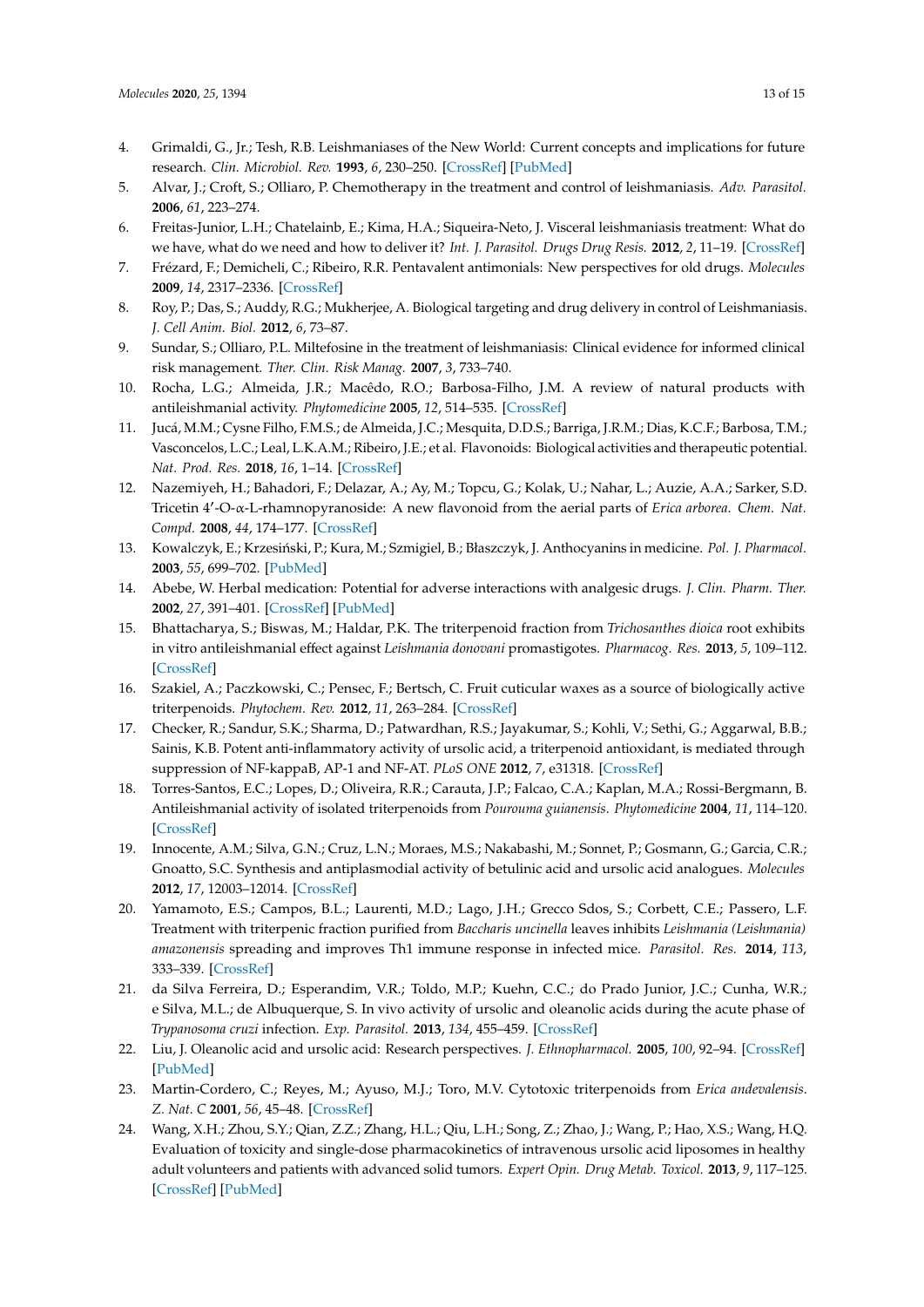- <span id="page-13-0"></span>25. Zhu, Z.; Qian, Z.; Yan, Z.; Zhao, C.; Wang, H.; Ying, G. A phase I pharmacokinetic study of ursolic acid nanoliposomes in healthy volunteers and patients with advanced solid tumors. *Int. J. Nanomed.* **2013**, *8*, 129–136.
- <span id="page-13-1"></span>26. do Nascimento, P.G.; Lemos, T.L.; Bizerra, A.M.; Arriaga, A.M.; Ferreira, D.A.; Santiago, G.M.; Braz-Filho, R.; Costa, J.G. Antibacterial and antioxidant activities of ursolic acid and derivatives. *Molecules* **2013**, *19*, 1317–1327. [\[CrossRef\]](http://dx.doi.org/10.3390/molecules19011317)
- <span id="page-13-2"></span>27. Alqahtani, A.; Hamid, K.; Kam, A.; Wong, K.H.; Abdelhak, Z.; Razmovski-Naumovski, V.; Chan, K.; Li, K.M.; Groundwater, P.W.; Li, G.Q. The pentacyclic triterpenoids in herbal medicines and their pharmacological activities in diabetes and diabetic complications. *Curr. Med. Chem.* **2013**, *20*, 908–931.
- <span id="page-13-3"></span>28. Kashiwada, Y.; Nagao, T.; Hashimoto, A.; Ikeshiro, Y.; Okabe, H.; Cosentino, L.M.; Cosentino, L.M.; Lee, K.H. Anti-AIDS agents 38. Anti-HIV activity of 3-O-acyl ursolic acid derivatives. *J. Nat. Prod.* **2000**, *63*, 1619–1622. [\[CrossRef\]](http://dx.doi.org/10.1021/np990633v)
- <span id="page-13-4"></span>29. Horiuchi, K.; Shiota, S.; Hatano, T.; Yoshida, T.; Kuroda, T.; Tsuchiya, T. Antimicrobial activity of oleanolic acid from *Salvia o*ffi*cinalis* and related compounds on vancomycin-resistant enterococci (VRE). *Biol. Pharm. Bull.* **2007**, *30*, 1147–1149. [\[CrossRef\]](http://dx.doi.org/10.1248/bpb.30.1147)
- <span id="page-13-5"></span>30. Gnoatto, S.C.; Dalla Vechia, L.; Lencina, C.L.; Dassonville-Klimpt, A.; Da Nascimento, S.; Mossalayi, D.; Guillon, J.; Gosmann, G.; Sonnet, P. Synthesis and preliminary evaluation of new ursolic and oleanolic acids derivatives as antileishmanial agents. *J. Enzyme Inhib. Med. Chem.* **2008**, *23*, 604–610. [\[CrossRef\]](http://dx.doi.org/10.1080/14756360802204870)
- <span id="page-13-6"></span>31. Kwon, T.H.; Lee, B.; Chung, S.H.; Kim, D.H.; Lee, Y.S. Synthesis and NO Production inhibitory activities of ursolic acid and oleanolic acid derivatives. *Bull. Korean Chem. Soc.* **2009**, *30*, 119–123. [\[CrossRef\]](http://dx.doi.org/10.1002/chin.200929179)
- <span id="page-13-7"></span>32. Zerin, T.; Lee, M.; Jang, W.S.; Nam, K.W.; Song, H.Y. Anti-inflammatory potential of ursolic acid in *Mycobacterium tuberculosis*-sensitized and concanavalin A-stimulated cells. *Mol. Med. Rep.* **2016**, *13*, 2736–2744. [\[CrossRef\]](http://dx.doi.org/10.3892/mmr.2016.4840) [\[PubMed\]](http://www.ncbi.nlm.nih.gov/pubmed/26847129)
- <span id="page-13-8"></span>33. Lopez-Garcia, S.; Castaneda-Sanchez, J.I.; Jimenez-Arellanes, A.; Dominguez-Lopez, L.; Castro-Mussot, M.E.; Hernandez-Sanchez, J.; Luna-Herrera, J. Macrophage Activation by Ursolic and Oleanolic Acids during Mycobacterial Infection. *Molecules* **2015**, *20*, 14348–14364. [\[CrossRef\]](http://dx.doi.org/10.3390/molecules200814348) [\[PubMed\]](http://www.ncbi.nlm.nih.gov/pubmed/26287131)
- <span id="page-13-9"></span>34. Choi, W.H.; Lee, I.A. The Mechanism of Action of Ursolic Acid as a Potential Anti-Toxoplasmosis Agent, and Its Immunomodulatory Effects. *Pathogens* **2019**, *8*, 61. [\[CrossRef\]](http://dx.doi.org/10.3390/pathogens8020061) [\[PubMed\]](http://www.ncbi.nlm.nih.gov/pubmed/31075881)
- <span id="page-13-10"></span>35. Passero, L.F.; Bonfim-Melo, A.; Corbett, C.E.; Laurenti, M.D.; Toyama, M.H.; de Toyama, D.O.; Romoff, P.; Fávero, O.A.; dos Grecco, S.S.; Zalewsky, C.A.; et al. Anti-leishmanial effects of purified compounds from aerial parts of *Baccharis uncinella* C. DC. (Asteraceae). *Parasitol. Res.* **2011**, *108*, 529–536. [\[CrossRef\]](http://dx.doi.org/10.1007/s00436-010-2091-8) [\[PubMed\]](http://www.ncbi.nlm.nih.gov/pubmed/20886232)
- <span id="page-13-11"></span>36. Jesus, J.A.; Fragoso, T.N.; Yamamoto, E.S.; Laurenti, M.D.; Silva, M.S.; Ferreira, A.F.; Lago, J.H.; Santos-Gomes, G.; Passero, L.F. Therapeutic effect of ursolic acid in experimental visceral leishmaniasis. *Int. J. Parasitol. Drugs Drug Resist.* **2017**, *7*, 1–11. [\[CrossRef\]](http://dx.doi.org/10.1016/j.ijpddr.2016.12.002) [\[PubMed\]](http://www.ncbi.nlm.nih.gov/pubmed/27984757)
- <span id="page-13-12"></span>37. Yamamoto, E.S.; Campos, B.L.; Jesus, J.A.; Laurenti, M.D.; Ribeiro, S.P.; Kallas, E.G.; Rafael-Fernandes, M.; Santos-Gomes, G.; Silva, M.S.; Sessa, D.P.; et al. The Effect of Ursolic Acid on Leishmania (Leishmania) amazonensis is Related to Programed Cell Death and Presents Therapeutic Potential in Experimental Cutaneous Leishmaniasis. *PLoS ONE* **2015**, *10*, e0144946. [\[CrossRef\]](http://dx.doi.org/10.1371/journal.pone.0144946)
- <span id="page-13-13"></span>38. Tan, N.; Kaloga, M.; Radtke, O.A.; Kiderlen, A.F.; Oksuz, S.; Ulubelen, A.; Kolodziej, H. Abietane diterpenoids and triterpenoic acids from *Salvia cilicica* and their antileishmanial activities. *Phytochemistry* **2002**, *61*, 881–884. [\[CrossRef\]](http://dx.doi.org/10.1016/S0031-9422(02)00361-8)
- <span id="page-13-14"></span>39. Moulisha, B.; Kumar, G.A.; Kanti, H.P. Anti-leishmanial and anti-cancer activities of a pentacyclic triterpenoid isolated from the leaves of *Terminalia arjuna* Combretaceae. *Trop. J. Pharm. Res.* **2010**, *9*, 135–140. [\[CrossRef\]](http://dx.doi.org/10.4314/tjpr.v9i2.53700)
- <span id="page-13-15"></span>40. Odonne, G.; Herbette, G.; Eparvier, V.; Bourdy, G.; Rojas, R.; Sauvain, M.; Stien, D. Antileishmanial sesquiterpene lactones from *Pseudelephantopus spicatus*, a traditional remedy from the Chayahuita Amerindians (Peru). Part III. *J. Ethnopharmacol.* **2011**, *137*, 875–879. [\[CrossRef\]](http://dx.doi.org/10.1016/j.jep.2011.07.008)
- <span id="page-13-16"></span>41. Peixoto, J.A.; Andrade, E.S.M.L.; Crotti, A.E.; Cassio Sola Veneziani, R.; Gimenez, V.M.; Januario, A.H.; Groppo, M.; Magalhães, L.G.; Dos Santos, F.F.; Albuquerque, S.; et al. Antileishmanial activity of the hydroalcoholic extract of *Miconia langsdor*ffi*i*, isolated compounds, and semi-synthetic derivatives. *Molecules* **2011**, *16*, 1825–1833. [\[CrossRef\]](http://dx.doi.org/10.3390/molecules16021825)
- <span id="page-13-17"></span>42. You, H.J.; Choi, C.Y.; Kim, J.Y.; Park, S.J.; Hahm, K.S.; Jeong, H.G. Ursolic acid enhances nitric oxide and tumor necrosis factor-alpha production via nuclear factor-kappa B activation in the resting macrophages. *FEBS Lett.* **2001**, *509*, 156–160. [\[CrossRef\]](http://dx.doi.org/10.1016/S0014-5793(01)03161-1)